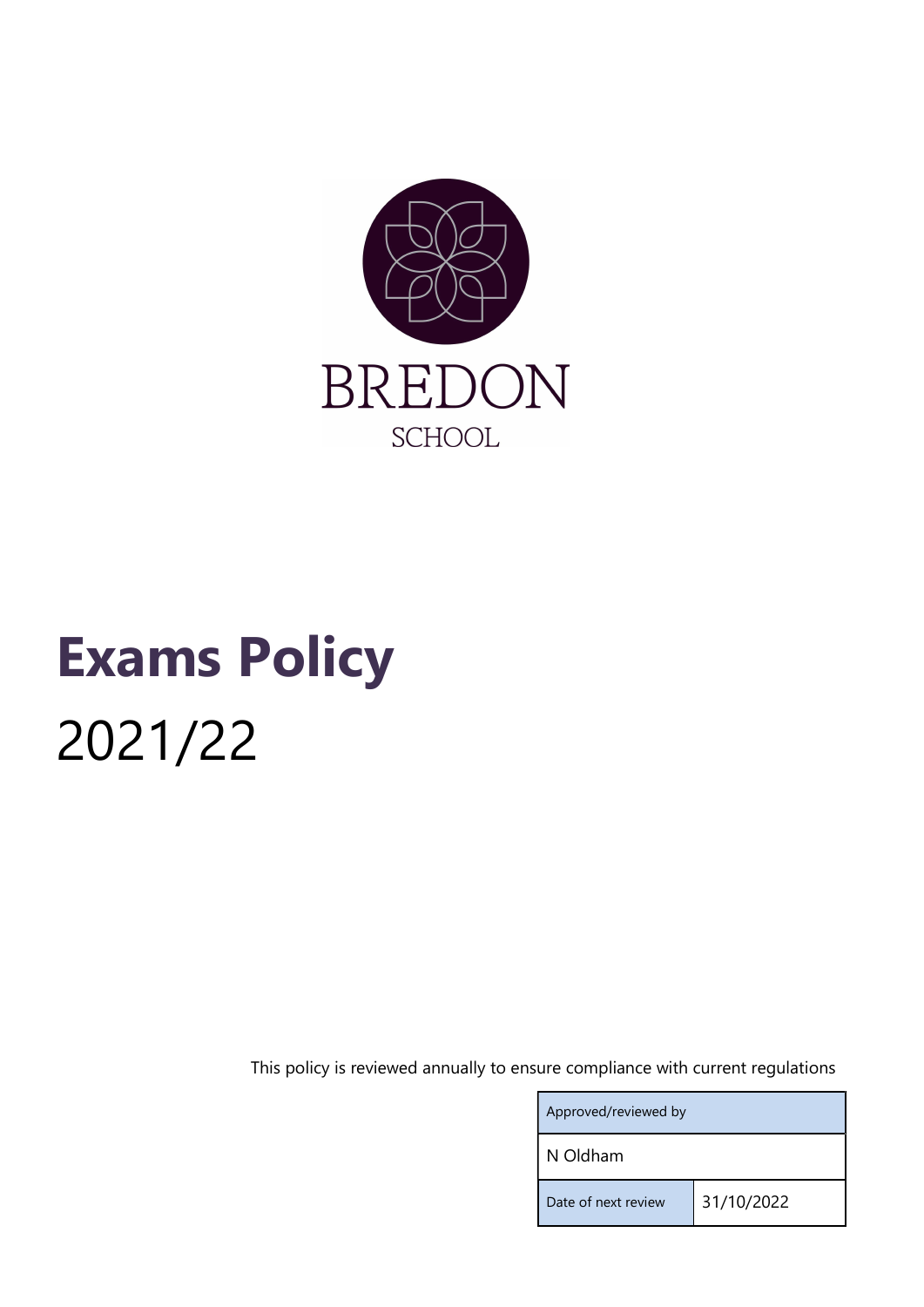# Key staff involved in the exams policy

| <b>Role</b>                                   | Name(s)                       |
|-----------------------------------------------|-------------------------------|
| Head of centre                                | N. Oldham                     |
| Exams officer line manager (Senior<br>leader) | N. Monk                       |
| Exams officer                                 | <b>C. Cambridge-Harrison</b>  |
| ALS lead/SENCo                                | K. Weston                     |
| Senior leader(s)                              | G. Hamilton, T. Butt, N. Monk |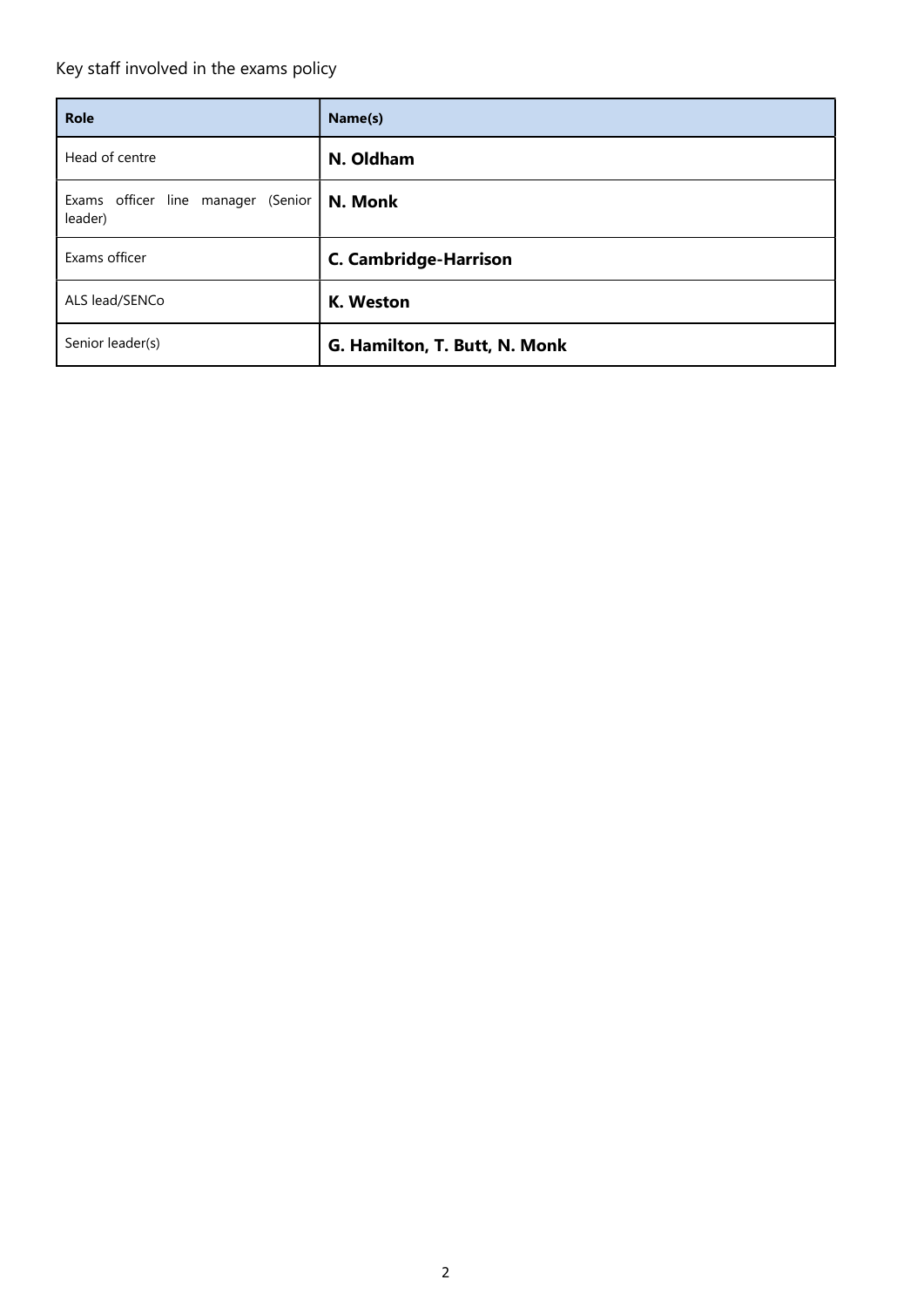# **Contents**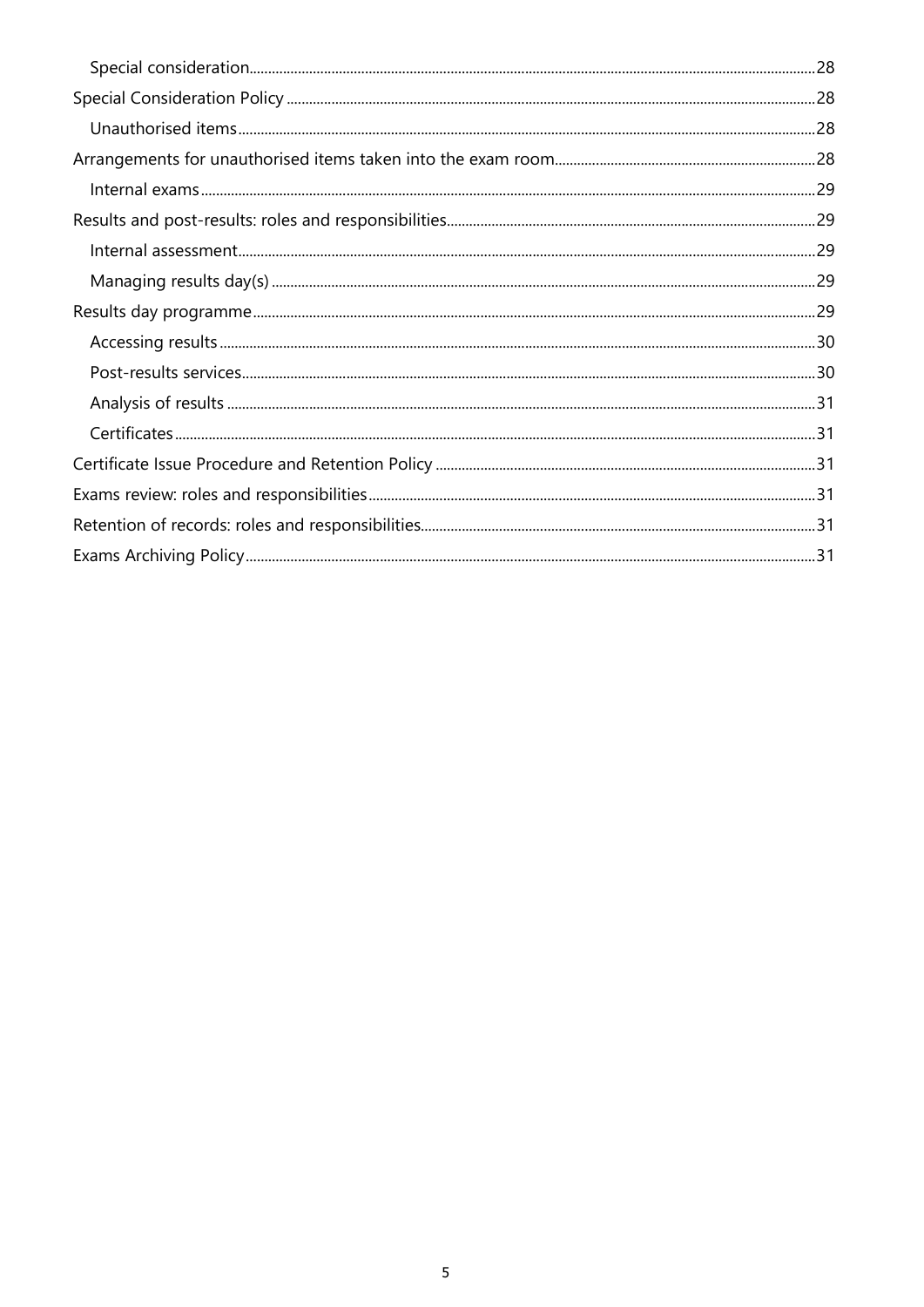# Purpose of the policy

The centre is committed to ensuring that the exams management and administration process is run effectively and efficiently and in compliance with the published JCQ regulations and awarding body requirements.

This exam policy will ensure that:

- all aspects of the centre's exam process is documented, supporting the exams contingency plan, and other relevant exams-related policies, procedures and plans are signposted to
- the workforce is well informed and supported
- all centre staff involved in the exams process clearly understand their roles and responsibilities
- all exams and assessments are conducted according to JCQ and awarding body regulations, guidance and instructions, thus maintaining the integrity and security of the exam/assessment system at all times
- exam candidates understand the exams process and what is expected of them

This policy is reviewed annually to ensure ways of working in the centre are accurately reflected and that exams and assessments are conducted to current JCQ (and awarding body) regulations, instructions and guidance.

This policy will be communicated to all relevant centre staff.

Bredon School publishes the Exams Policy on the School Website for parents and external persons. It is published on staff google drive for staff to access at any time. The staff are made aware of this by email.

## Roles and responsibilities overview

The head of centre is the individual who is accountable to the awarding bodies for ensuring that the centre is always compliant with the published JCQ regulations and awarding body requirements to ensure the security and integrity of the examinations/assessments.

**The examinations officer** is the person appointed by the head of centre to act on behalf of, and be the main point of contact for, the centre in matters relating to the general administration of awarding body examinations and assessments.

The head of centre may not appoint themselves as the examinations officer. A head of centre and an examinations officer are two distinct and separate roles. (GR, section 2)

#### Head of centre responsibilities

It is the responsibility of the head of centre to ensure that all staff comply with the instructions in this booklet. Failure to do so may constitute malpractice as defined in the JCQ publication Suspected Malpractice: Policies and Procedures, 1 September 2021 to 31 August 2022: https://www.jcq.org.uk/exams-office/malpractice (ICE Introduction)

#### Head of centre

- Understands the contents, refers to and directs relevant centre staff to annually updated JCQ publications including:
	- o General Regulations for Approved Centres (GR)
	- o Instructions for Conducting Examinations (ICE)
	- o Access Arrangements and Reasonable Adjustments (AA)
	- o Suspected Malpractice Policies and Procedures (SM)
	- o Instructions for conducting non-examination assessments (NEA) (and the instructions for conducting coursework)
	- o A guide to the special consideration process (SC)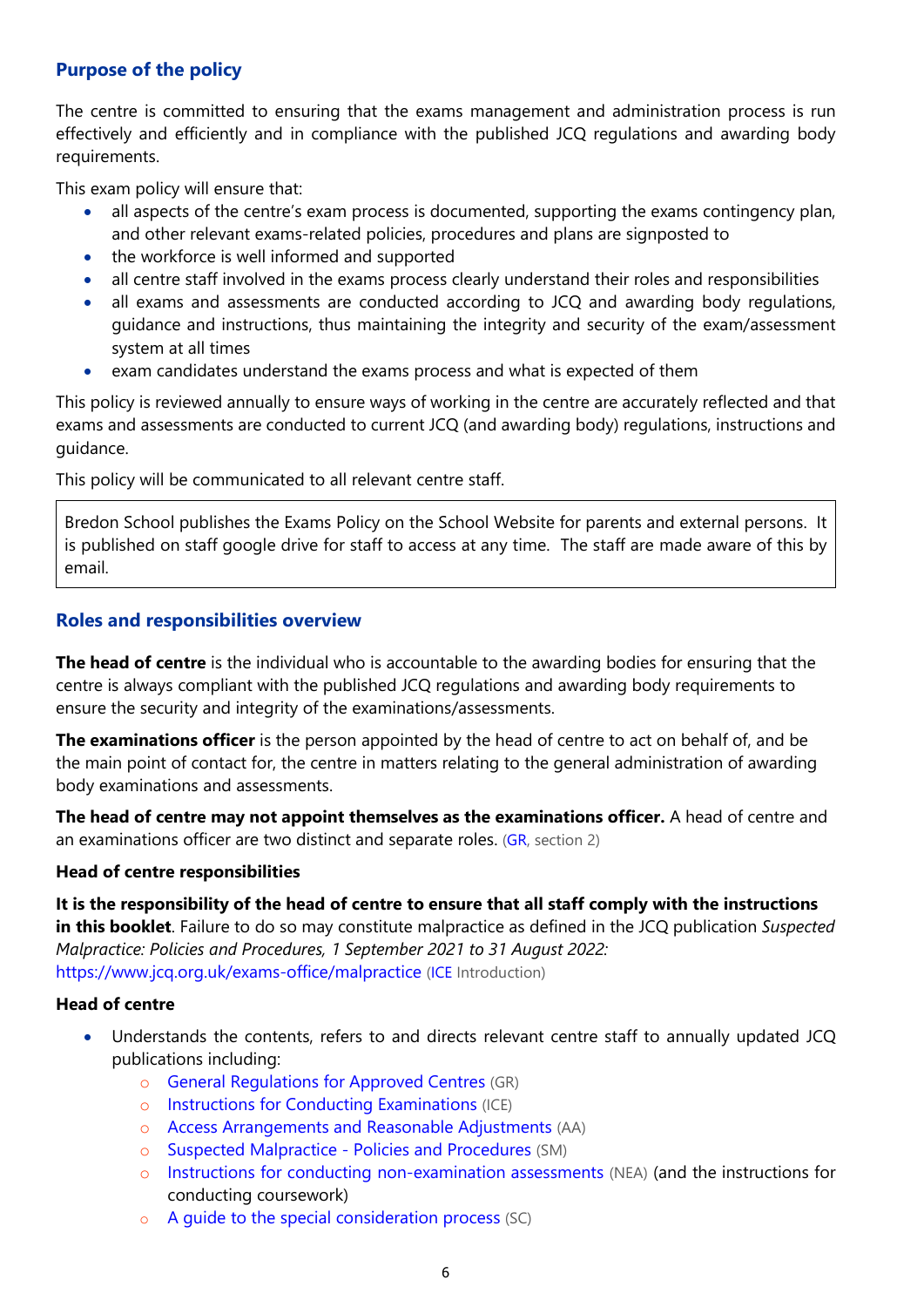Ensures the centre has appropriate accommodation to support the size of the cohorts being taught including appropriate accommodation for candidates requiring access arrangements for exams and assessments

## National Centre Number Register

- Takes responsibility for confirming, on an annual basis, that they are aware of and adhering to the latest version of the JCQ's regulations. This confirmation is managed as part of the National Centre Number Register (NCNR) annual update
- Understands that this responsibility cannot be delegated to a member of the senior leadership team or the examinations officer, and acknowledges that failure to respond to the NCNR annual update, and/or the head of centre's declaration, will result in:
	- o the centre status being suspended
	- o the centre not being able to submit examination entries
	- o the centre not receiving or being able to access question papers

and ultimately, awarding bodies could withdraw their approval of the centre

# Recruitment, selection and training of staff

- Retains a workforce of an appropriate size and competence, including sufficient managerial and other resource, to undertake the delivery of the qualification as required by an awarding body. This includes taking reasonable steps to ensure occupational competence where this is required for the assessment of specific qualifications
- Provides fully qualified teachers to mark non-examination assessments, and/or fully qualified assessors for the verification of centre-assessed components
- Enables the relevant senior leader(s), the examinations officer (EO) and the ALS lead/SENCo to receive appropriate training and support in order to facilitate the effective delivery of examinations and assessments within the centre, and ensure compliance with the published JCQ regulations
- Appoints an ALS lead/SENCo who will determine appropriate arrangements for candidates with learning difficulties and disabilities

## Internal governance arrangements

 Has in place a written escalation process should the head of centre, or a member of the senior leadership team with oversight of examination administration, be absent

## Escalation Process

The Deputy Head Academic in the absence of the EO would fulfil the roles and responsibilities needed to ensure the effective delivery of the examinations.

In the absence of the Deputy Head Academic, the Senior Deputy Head with the support of the Director of Learning Development would fulfil the role.

- Has in place a member of the senior leadership team who will provide support and guidance to the examinations officer and ensure that the integrity and security of examinations and assessments is maintained throughout an examination series
- Ensures centre staff undertake key tasks within the exams process and meet internal deadlines set by the EO
- Makes sure that a teacher, a tutor or a senior member of centre staff who teaches the subject being examined, is not an invigilator during the examination

## Delivery of qualifications

 Delivers qualifications, as required by the awarding body, in accordance with relevant equality legislation. This includes but is not limited to ensuring that qualifications are made available to all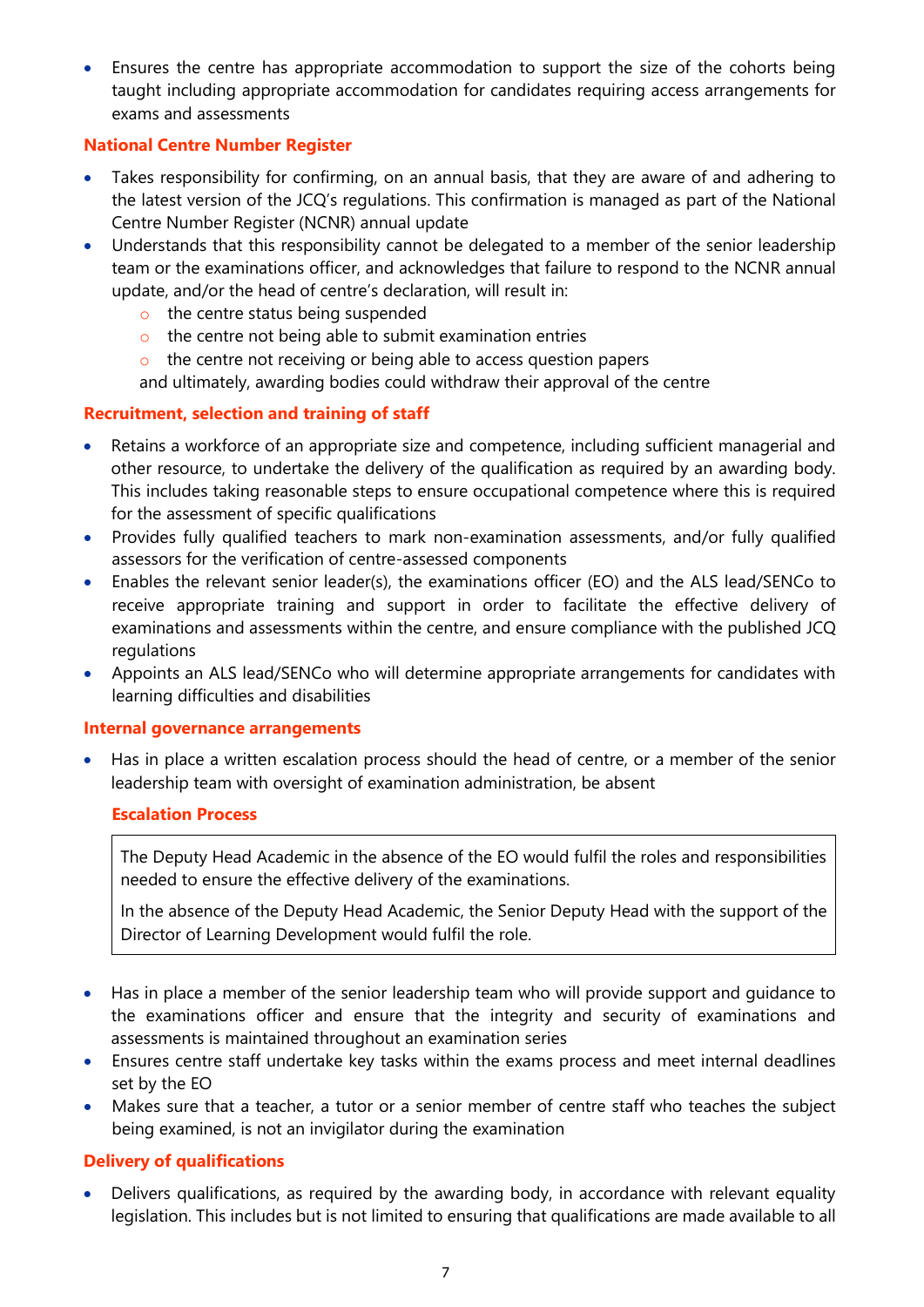candidates capable of undertaking them and seeking reasonable adjustments for disabled candidates

 Enables candidates to receive sufficient and up to date laboratory experience, or relevant training where required by the subject concerned

# Public liability

 Complies with local health and safety rules which are in place and that the centre is adequately covered for public liability claims

# Security of assessment materials

- Takes all reasonable steps to maintain the integrity of the examinations/assessments, including the security of all assessment materials, by ensuring:
	- o the location of the centre's secure storage facility in a secure room solely assigned to examinations for the purpose of administering secure examination materials
	- o the secure room only contains exam-related material
	- o there are between two and six keyholders only, each of whom must fully understand their responsibilities as a key holder to the secure storage facility
	- o access to the secure room and secure storage facility is restricted to the authorised two to six keyholders and staff named and approved by the head of centre are accompanied by a keyholder at all times
	- o appropriate arrangements are in place to ensure that confidential materials are only handed over to authorised members of centre staff
	- o the relevant awarding body is immediately informed if the security of question papers or confidential supporting instructions is put at risk
	- o that when it is permitted to remove question papers from secure storage, and to avoid potential breaches of security, arrangements are in place to carefully check and record that the correct question paper packets are opened
- Makes arrangements to receive, check and store question papers and examination material safely and securely at all times and for as long as required in accordance with the current JCQ publication Instructions for conducting examinations
- Makes arrangements to receive and issue material received from the awarding bodies to staff and candidates, and notify them of any advice and instructions relevant to the examinations and assessments
- Allows candidates access to relevant pre-release materials on, or as soon as possible after, the date specified by the awarding bodies
- Through taking an ethical approach and working proactively to avoid malpractice among students and staff takes all reasonable steps to prevent the occurrence of any malpractice/maladministration before, during the course of and after examinations have taken place
- Ensures any person involved in administering, teaching or completing examinations/assessments is advised that where malpractice is suspected, or alleged, personal data about them will be provided to the awarding body (or bodies) whose examinations/assessments are involved. Personal data about them may also be shared with other awarding bodies, the qualifications regulator or professional bodies in accordance with the JCQ publication Suspected malpractice – Policies and procedures
- Ensures irregularities are investigated and informs the awarding bodies of any cases of alleged, suspected or actual incidents of malpractice or maladministration, involving a candidate or a member of staff, are reported to the awarding body immediately
- Ensures risks to the exam process are assessed and appropriate risk management processes/contingency plans are in place (that allow the senior leadership team to act immediately in the event of an emergency or staff absence)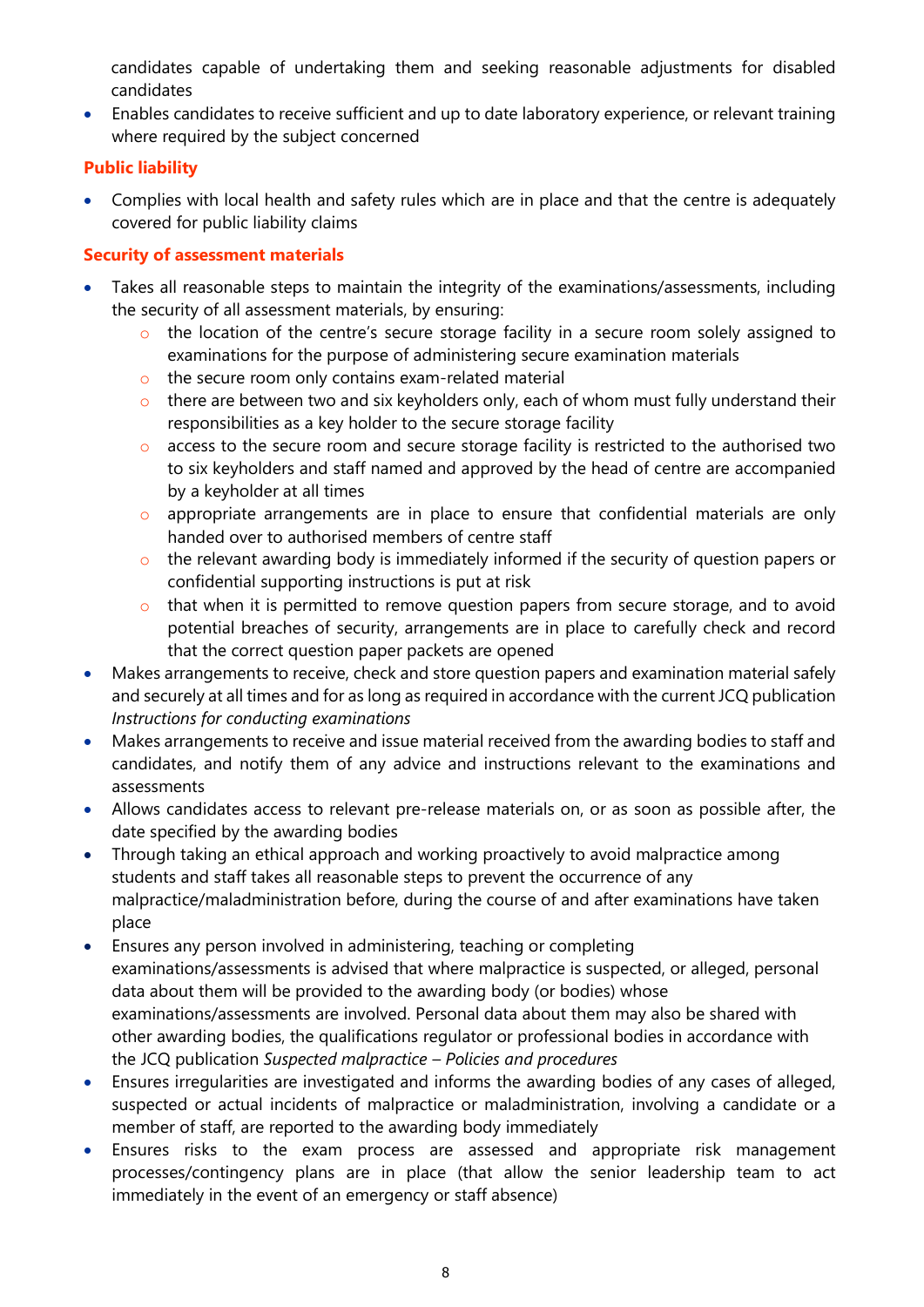## Exam Contingency Plan

Exam Contingency plan is retained on file in the Exam Policy folder for inspection purposes and electronically within the Exam directory under Exam Policies 2021-22

#### Lockdown Policy (Exams)

Lockdown Policy is retained on file in the Exam Policy folder for inspection purposes and electronically within the Exam directory under Exam Policies 2021-22

 Ensures required internal appeals procedures are in place and drawn to the attention of candidates and (where relevant) their parents/carers

#### Internal Appeals Procedures

Internal appeals policy is retained on file in the Exam Policy folder for inspection purposes and electronically within the Exam directory under Exam Policies 2021-22

 Ensures the centre's equalities policy demonstrating the centre's compliance with relevant legislation is in place and details the processes followed in respect of identifying the need for, requesting and implementing access arrangements

#### Equalities Policy

Equality Policy is retained on file in the Exam Policy folder for inspection purposes and electronically within the Exam directory under Exam Policies 2021-22

 Ensures a complaints and appeals procedure covering general complaints regarding the centre's delivery or administration of a qualification is in place and drawn to the attention of candidates and their parents/carers

Complaints and Appeals Procedure (Exams)

Complaints & Appeals Policy is retained on file in the Exam Policy folder for inspection purposes and electronically within the Exam directory under Exam Policies 2021-22

 Ensures the centre has a child protection/safeguarding policy in place, including Disclosure and Barring Service (DBS) clearance, which satisfies current legislative requirements

## Child Protection/Safeguarding Policy (Exams)

Child protection/Safeguarding policy is retained on file in the Exam Policy folder for inspection purposes and can be found on our website under our policies section

 Ensures the centre has a data protection policy in place that complies with General Data Protection Regulation and Data Protection Act 2018 regulations

#### Data Protection Policy (Exams)

The Data Protection Policy can be found on the Bredon School website

The centre will ensure that all candidate data where required by the awarding body has been supplied to the awarding bodies within the terms of the General Data Protection Regulation, the Data Protection Act 2018 and the Freedom of Information Act 2000, and that candidates have been properly informed that this data has been transferred to the awarding bodies.

Legislation on sharing information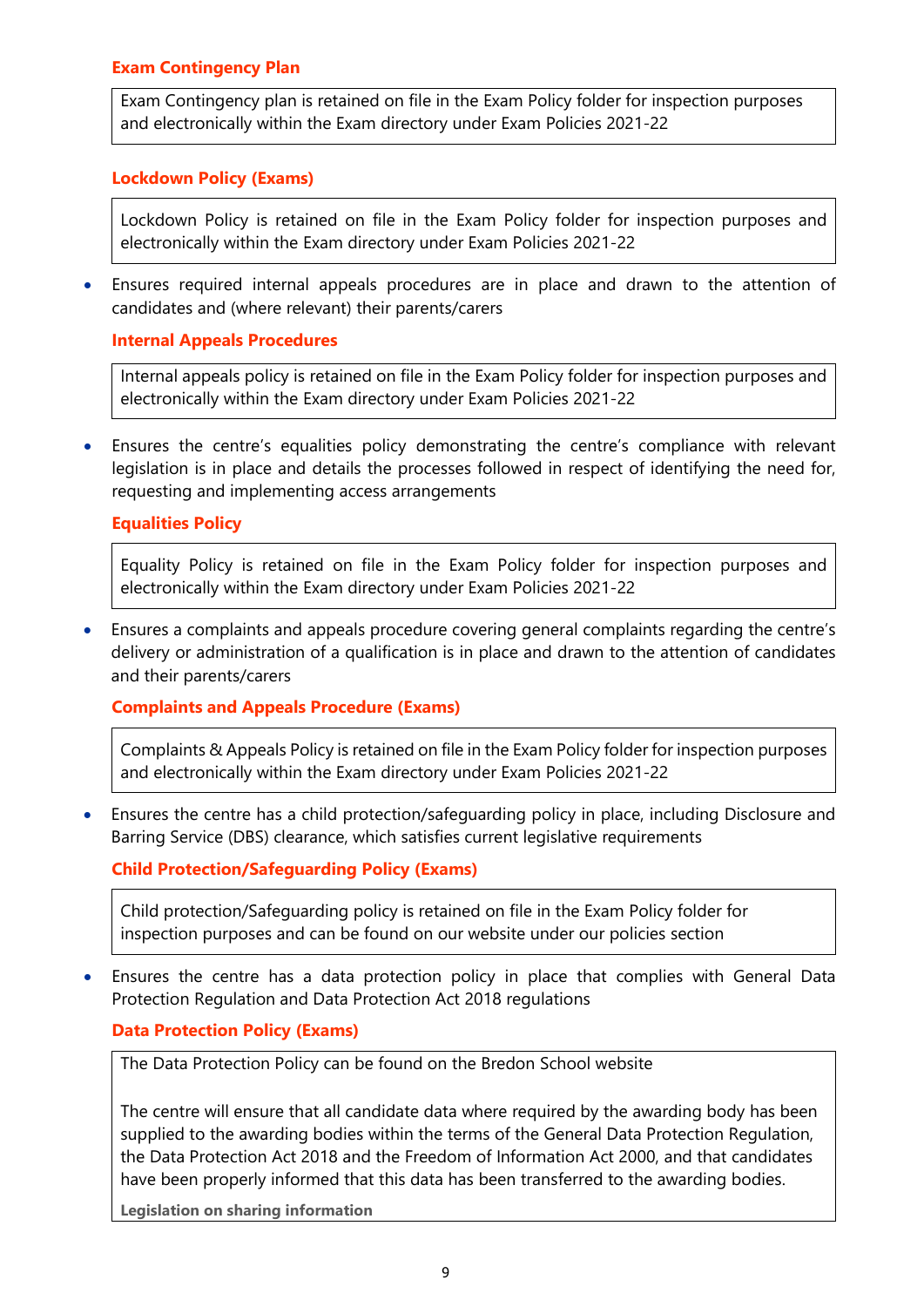Under the principles of the General Data Protection Regulations 2018 and the Data Protection Act 2018, children and young adults can assume control over their personal information and restrict access to it from the age of 13. This suggests that candidate consent should be sought to share results or other exams-related information with a third party.

Other legislation and guidance may need to be taken into account regarding sharing information with parents, as example information from the DfE for schools regarding parental responsibility and school reports on pupil performance:

- Understanding and dealing with issues relating to parental responsibility www.gov.uk/government/publications/dealing-with-issues-relating-to-parentalresponsibility/understanding-and-dealing-with-issues-relating-to-parental-responsibility
- School reports on pupil performance: quidance for headteachers www.gov.uk/guidance/school-reports-on-pupil-performance-guide-for-headteachers

#### Publication of exam results

Refer to ICO (Information Commissioner's Office) Schools, universities and colleges information and Exam results

 Ensures the centre has documented processes in place relating to access arrangements and reasonable adjustments

## Access Arrangements Policy

Access arrangement policy is retained on file in the Exam Policy folder for inspection purposes and electronically within the Exam directory under Exam Policies 2021-22

#### Conflicts of interest

- Ensures the relevant awarding bodies are informed before the published deadline for entries for each examination series of any potential conflict of interest where
	- o a member of centre staff is taking a qualification at the centre which includes internally assessed components/units (taking at the centre as a last resort where unable to find an alternative centre)
	- o a candidate is being taught and prepared for a qualification which includes internally assessed components/units by a member of centre staff with close relationship to the candidate
- Maintains clear records that confirm the measures taken/protocols in place to mitigate any potential risk to the integrity of the qualifications affected by the above, and where
	- o a member of exams office staff has a close relationship to a candidate being entered for exams and assessments at the centre or at another centre
	- o a member of centre staff is taking a qualification at the centre which does not include internally assessed components/units (taking at the centre as a last resort where unable to find an alternative centre)
	- $\circ$  a member of centre staff is taking a qualification at another centre
- Ensures other relevant centre staff where they may be involved in the receipt and dispatch of confidential exam materials are briefed on the requirements for maintaining the integrity and confidentiality of the exam materials
- Ensures members of centre staff do not forward emails and letters from awarding body or JCQ personnel without prior consent to third parties or upload such correspondence onto social media sites and applications
- Ensures members of centre staff do not advise parents/candidates to contact awarding bodies/JCQ directly nor provide them with addresses/email addresses of awarding body examining/assessment personnel or JCQ personnel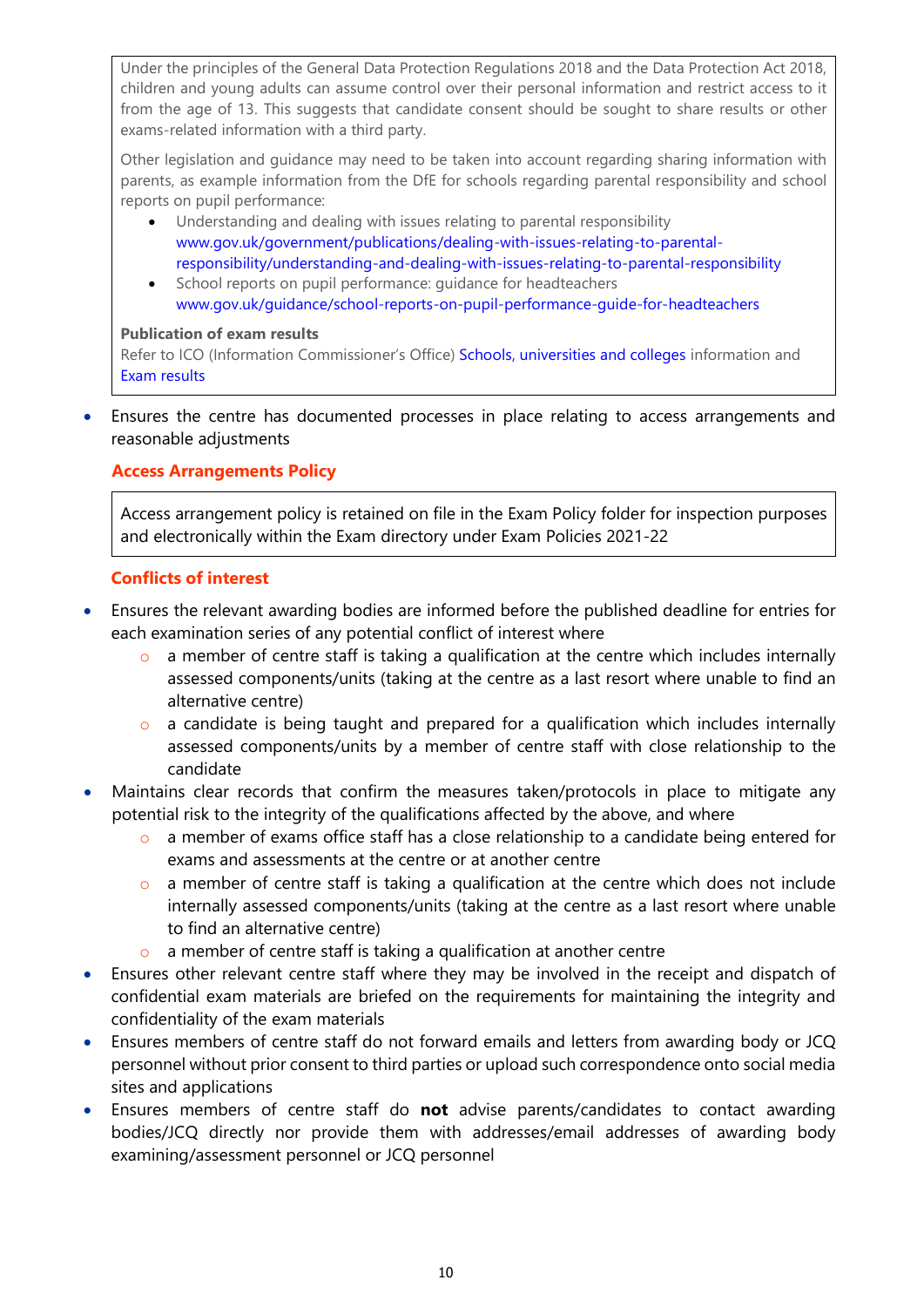# Centre inspections

- Co-operates with the JCQ Centre Inspection Service, an awarding body or a regulatory authority when subject to an inspection, an investigation or an unannounced visit, and takes all reasonable steps to comply with all requests for information or documentation made by an awarding body or regulatory authority as soon as is practical
- Allows all venues used for examinations and assessments, paperwork and secure storage facilities to be open to inspection
- Understands the JCQ Centre Inspector will identify him/herself with a photo ID card and must be accompanied throughout his/her tour of the premises, including inspection of the centre's secure storage facility

## Exams officer

- Understands the contents of annually updated JCQ publications including:
	- o General Regulations for Approved Centres
	- o Instructions for Conducting Examinations
	- o Suspected Malpractice Policies and Procedures
	- o Post-results services (PRS)
	- o A guide to the special consideration process
- Completes/submits the National Centre Number Register annual update (administered on behalf of the JCQ member awarding bodies by OCR https://ocr.org.uk/administration/ncn-annualupdate/) by the end of October each year
- Is familiar with the contents of annually updated information from awarding bodies on administrative procedures, key tasks, key dates and deadlines
- Ensures key tasks are undertaken and key dates and deadlines met
- Recruits, trains and deploys a team of internal/external invigilators; appoints lead invigilators, as required and keeps a record of the content of training provided to invigilators for the required period
- Works with the ALS lead/SENCo to ensure invigilators supervising access arrangement candidates and those acting as a facilitator supporting access arrangement candidates fully understand the respective role and what is and what is not permissible in the exam room
- Supports the head of centre in ensuring that awarding bodies are informed (where required) of any conflict of interest declared by members of centre staff and in maintaining records that confirm the measures taken/protocols in place to mitigate any potential risk to the integrity of the qualifications affected before the published deadline for entries for each examination series
- Briefs other relevant centre staff where they may be involved in the receipt and dispatch of confidential exam materials on the requirements for maintaining the integrity and confidentiality of the exam materials

## Senior leaders

- Are familiar with the contents, refer to and direct relevant centre staff to annually updated JCQ publications including:
	- o General Regulations for Approved Centres
	- o Instructions for Conducting Examinations
	- o Access Arrangements and Reasonable Adjustments
	- o Suspected Malpractice Policies and Procedures
	- o Instructions for conducting non-examination assessments (and the instructions for conducting coursework)
	- o A guide to the special consideration process

# Additional Learning Support (ALS) lead/Special educational needs co-ordinator (SENCo)

 Understands the contents, refers to and directs relevant centre staff to annually updated JCQ publications including: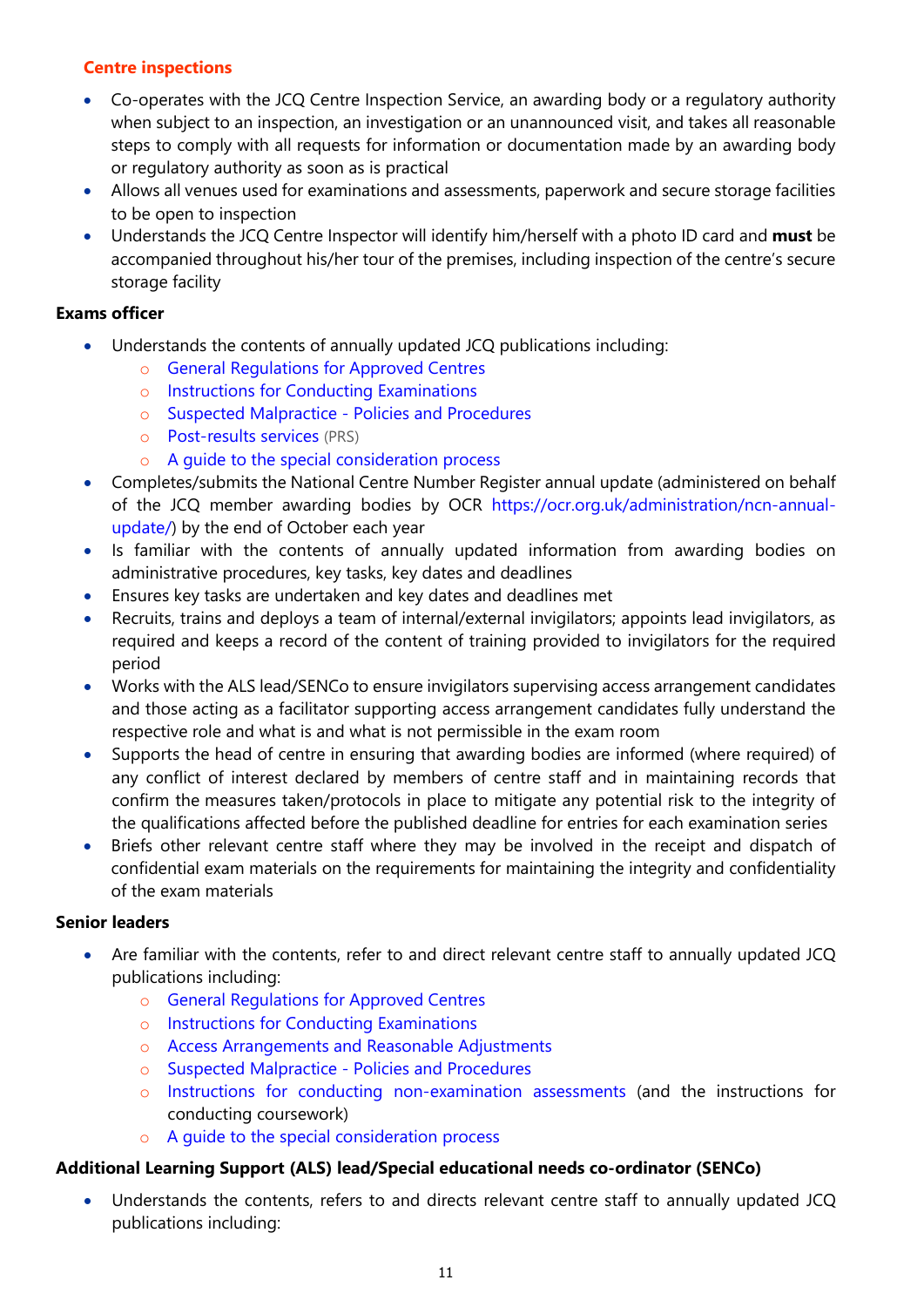## o Access Arrangements and Reasonable Adjustments

- Leads on the access arrangements and reasonable adjustments process (referred to in this policy as 'access arrangements')
- If not the qualified access arrangements assessor, works with the person appointed, on all matters relating to assessing candidates and ensures the correct procedures are followed
- Presents when requested by a JCQ Centre Inspector, evidence of the assessor's qualification

## Senior leaders

- Ensure teaching staff undertake key tasks, as detailed in this policy, within the exams process (exam cycle) and meet internal deadlines set by the EO and ALS lead/SENCo
- Ensure teaching staff keep themselves updated with awarding body subject and teacher-specific information to confirm effective delivery of qualifications
- Ensure teaching staff attend relevant awarding body training and update events

## Teaching staff

- Undertake key tasks, as detailed in this policy, within the exams process and meet internal deadlines set by the EO and ALS lead/SENCo
- Keep updated with awarding body subject and teacher-specific information to confirm effective delivery of qualifications
- Attend relevant awarding body training and update events

## Invigilators

- Attend/undertake training, update, briefing and review sessions as required
- Provide information as requested on their availability to invigilate
- Sign a confidentiality and security agreement and confirm whether they have any current maladministration/malpractice sanctions applied to them

#### Reception staff

 Support the EO in the receipt and dispatch of confidential exam materials and follow the requirements for maintaining the integrity and confidentiality of the exam materials

#### Site staff

Support the EO in relevant matters relating to exam rooms and resources

## **Candidates**

Where applicable in this policy, the term 'candidates' refers to candidates and/or their parents/carers.

## The exam cycle

The exams management and administration process that needs to be undertaken for each exam series is often referred to as the exam cycle and relevant tasks required within this grouped into the following stages:

- planning
- entries
- pre-exams
- $\bullet$  exam time
- results and post-results

This policy identifies roles and responsibilities of centre staff within this cycle.

## Planning: roles and responsibilities

## Information sharing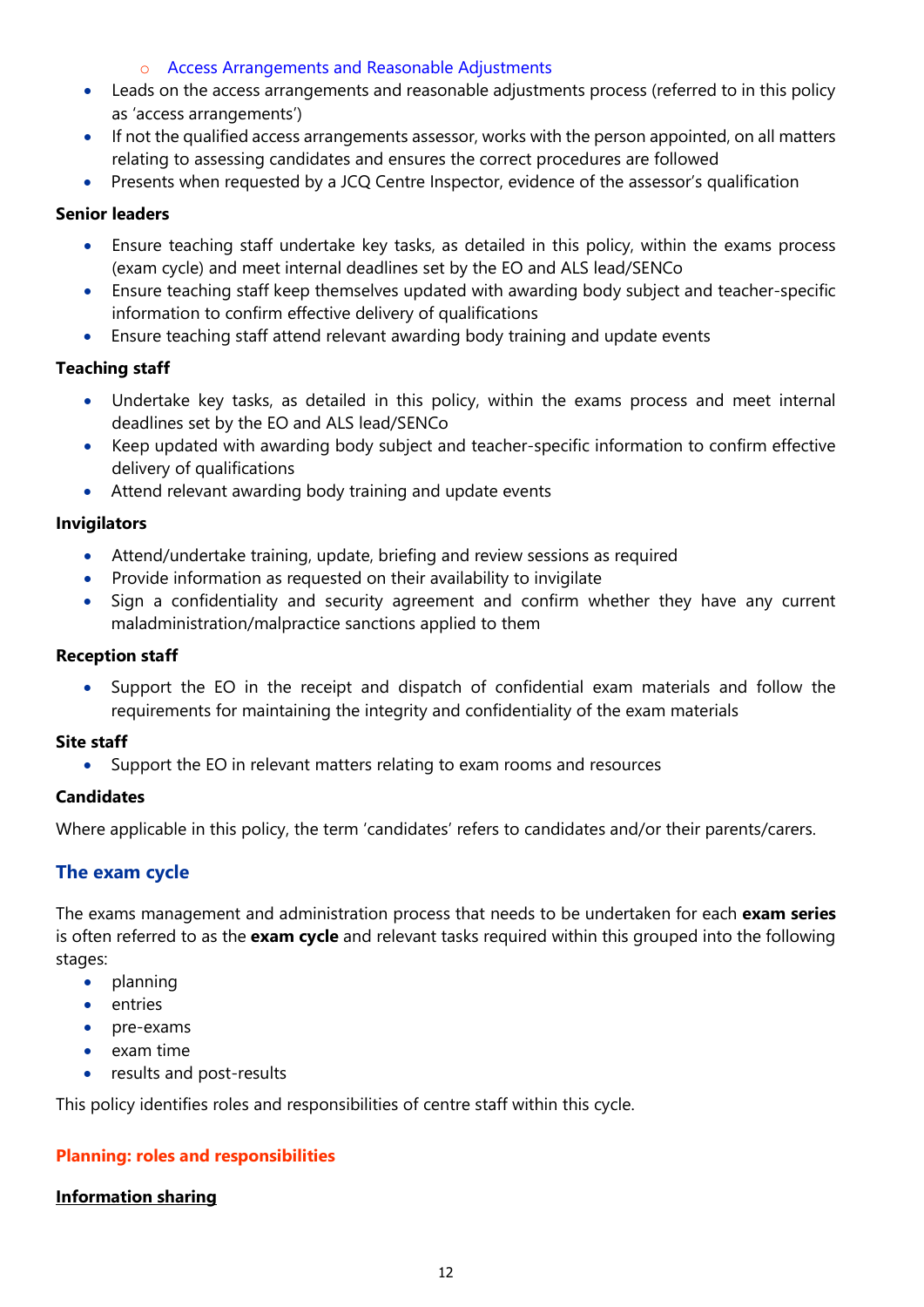# Head of centre

 Directs relevant centre staff to annually updated JCQ publications including GR, ICE, AA, SM, NEA (and the Instructions for conducting coursework) and SC

## Exams officer

- Signposts relevant centre staff to JCQ publications and awarding body documentation relating to the exams process that have been updated
- Signposts relevant centre staff to JCQ information that should be provided to candidates
- As the centre administrator, approves relevant access rights for centre staff to access awarding body secure extranet sites

## Information gathering

## Exams officer

- Undertakes an annual information gathering exercise in preparation for each new academic year to ensure data about all qualifications being delivered is up to date and correct
- Collates all information gathered into one central point of reference
- Researches awarding body guidance to identify administrative processes, key tasks, key dates and deadlines for all relevant qualifications
- Produces an annual exams plan of key tasks and key dates to ensure all external deadlines can be effectively met; informs key centre staff of internal deadlines
- Collects information on internal exams to enable preparation for and conduct of (insert the titles these internal exams are referred to in the centre)

## Senior leaders

- Respond (or ensure teaching staff respond) to requests from the EO on information gathering
- Meet the internal deadline for the return of information
- Inform the EO of any changes to information in a timely manner minimising the risk of late or other penalty fees being incurred by an awarding body
- Note the internal deadlines in the annual exams plan and directs teaching staff to meet these

# Access arrangements

# Head of centre

- Ensures there is appropriate accommodation for candidates requiring access arrangements in the centre for all examinations and assessments
- Ensures a written process is in place to not only check the qualification(s) of the appointed assessor(s) but that the correct procedures are followed as per Chapter 7 of the JCQ publication Access Arrangements and Reasonable Adjustments
- Ensures the ALS lead/SENCo is fully supported in effectively implementing access arrangements and reasonable adjustments once approved

# ALS lead/SENCo

- Assesses candidates (or works with the appropriately qualified assessor as appointed by the head of centre) to identify access arrangements/reasonable adjustments requirements
- Gathers evidence to support the need for access arrangements for a candidate
- Liaises with teaching staff to gather evidence of **normal way of working** of an affected candidate
- Determines candidate eligibility for arrangements or adjustments that are centre-delegated
- Gathers signed Personal data consent, Privacy Notice (AAO) and Data Protection confirmation forms from candidates where required
- Applies for approval through Access arrangements online (AAO) via the Centre Admin Portal (CAP), where required or through the awarding body where qualifications sit outside the scope of AAO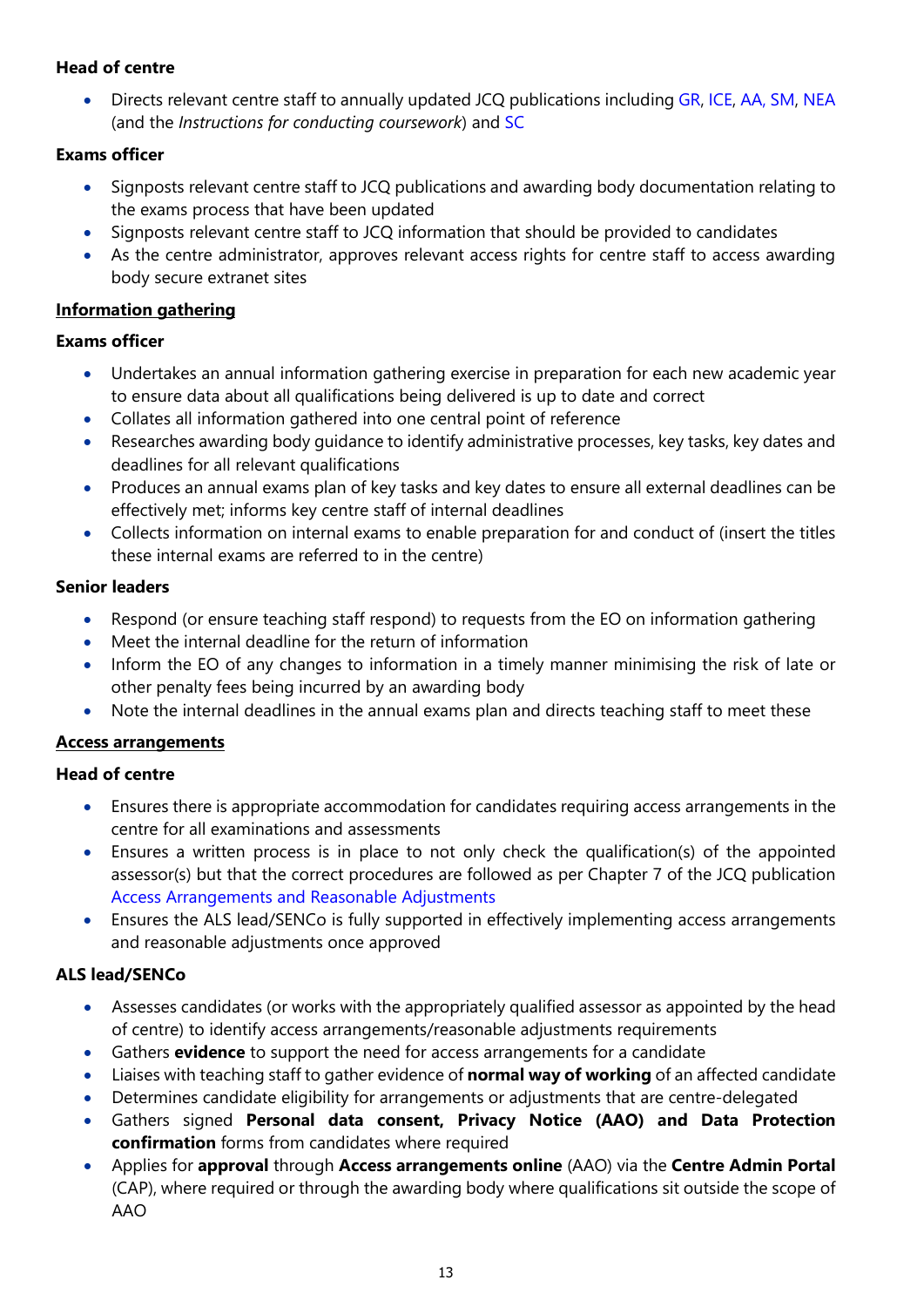- Keeps a file for each candidate for JCQ inspection purposes containing all the required documentation (if documentation is stored electronically, an e-folder must be created for each individual candidate. The candidate's e-folder must hold each of the required documents for inspection)
- Employs good practice in relation to the Equality Act 2010
- Liaises with the EO regarding exam time arrangements for access arrangement candidates
- Ensures staff appointed to facilitate access arrangements for candidates are appropriately trained and understand the rules of the particular arrangement(s) and keeps a record of the content of training provided to facilitators for the required period
- Works with the EO to ensure invigilators and those acting as a facilitator fully understand the respective role and what is and what is not permissible in the exam room
- Provides and annually reviews a centre policy on the use of word processors in exams and assessments

## Word Processor Policy (Exams)

Word Processor policy is retained on file in the Exam Policy folder for inspection purposes and electronically within the Exam directory under Exam Policies 2021-22

 Ensures criteria for candidates granted separate invigilation within the centre is clear, meets JCQ regulations and best meets the needs of individual candidates and remaining candidates in main exam rooms

## Separate Invigilation Policy

Separate invigilation policy can be found in the Access Arrangement policy which is retained on file in the Exam Policy folder for inspection purposes and electronically within the Exam directory under Exam Policies 2021-22

## Senior leaders, Teaching staff

- Support the ALS lead/SENCo in determining and implementing appropriate access arrangements/reasonable adjustments
- Provide a statement for inspection purposes which details the criteria the centre uses to award and allocate word processors for examinations

#### Internal assessment and endorsements

## Head of centre

## Controlled assessments, coursework and non-examination assessments

- Ensures arrangements are in place to co-ordinate and standardise all marking of centre- assessed components and ensures that candidates' centre-assessed work is produced, authenticated and marked, or assessed and quality assured in accordance with the awarding bodies' instructions (including where relevant, private candidates)
- Ensures that teaching staff, in accordance with awarding bodies' instructions, return all subjectspecific forms by the required date
- Provides fully qualified teachers to mark non-examination assessments, and/or fully qualified assessors for the verification of centre-assessed components
- Ensures an internal appeals procedure relating to internal assessment decisions is in place for a candidate to appeal against and request a review of the centre's marking (see Roles and responsibilities overview)
- Ensures a non-examination assessment policy is in place for GCE and GCSE qualifications which include components of non-examination assessment (For CCEA GCSE centres this would be a controlled assessment policy)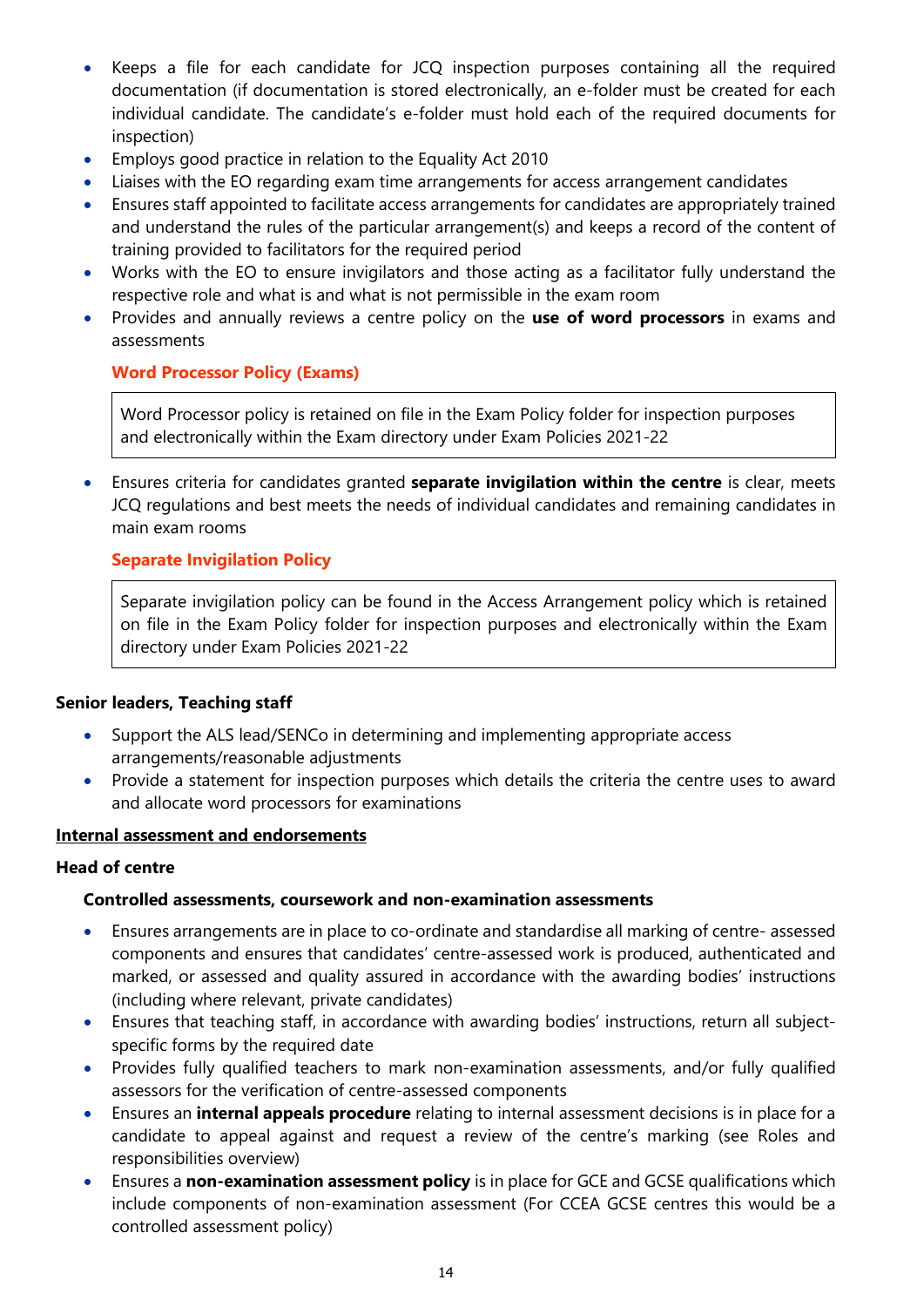## Non-examination Assessment Policy

NEA Policy is retained on file in the Exam Policy folder for inspection purposes and electronically within the Exam directory under Exam Policies 2021-22

 Ensures any irregularities relating to the production of work by candidates are investigated and dealt with internally if discovered prior to a candidate signing the authentication statement (where required) or reported to the awarding body if a candidate has signed the authentication statement

## Senior leaders

- Ensure teaching staff have the necessary and appropriate knowledge, understanding, skills, and training to set tasks, conduct task taking, and to assess, mark and authenticate candidates' work (including where relevant, private candidates)
- Ensure appropriate internal moderation, standardisation and verification processes are in place
- Ensure teaching staff delivering AQA Applied General qualifications, OCR Cambridge Nationals, Entry Level Certificate or Project qualifications (and CCEA GCE unitised AS and A-level qualifications and WJEC GCE legacy AS and A-level Health & Social Care) follow JCQ Instructions for conducting coursework and the specification provided by the awarding body
- Ensure teaching staff delivering GCE & GCSE specifications (which include components of nonexamination assessment) follow JCQ Instructions for conducting non-examination assessments and the specification provided by the awarding body
- For other qualifications, ensure teaching staff follow appropriate instructions issued by the awarding body
- Ensure teaching staff inform candidates of their centre assessed marks as a candidate may request a review of the centre's marking before marks are submitted to the awarding body

## Teaching staff

- Ensure appropriate instructions for conducting internal assessment are followed
- Ensure candidates are aware of JCQ and awarding body information for candidates on producing work that is internally assessed (coursework, non-examination assessments, social media) prior to assessments taking place
- Ensure candidates are informed of their centre assessed marks as a candidate may request a review of the centre's marking before marks are submitted to the awarding body

## Exams officer

- Identifies relevant key dates and administrative processes that need to be followed in relation to internal assessment
- Signposts teaching staff to relevant JCQ Information for candidates documents that are annually updated

## Invigilation

## Head of centre

- Ensures relevant support is provided to the EO in recruiting, training and deploying a team of invigilators
- Ensures, if contracting supply staff to act as invigilators, that such persons are competent and fully trained, understanding what is and what is not permissible (and not taking on its own an assurance from a recruitment agency, that this is the case)
- Determines if additional invigilators will be deployed in timed Art exams in addition to the subject teacher to ensure the supervision of candidates is maintained at all times

## Exams officer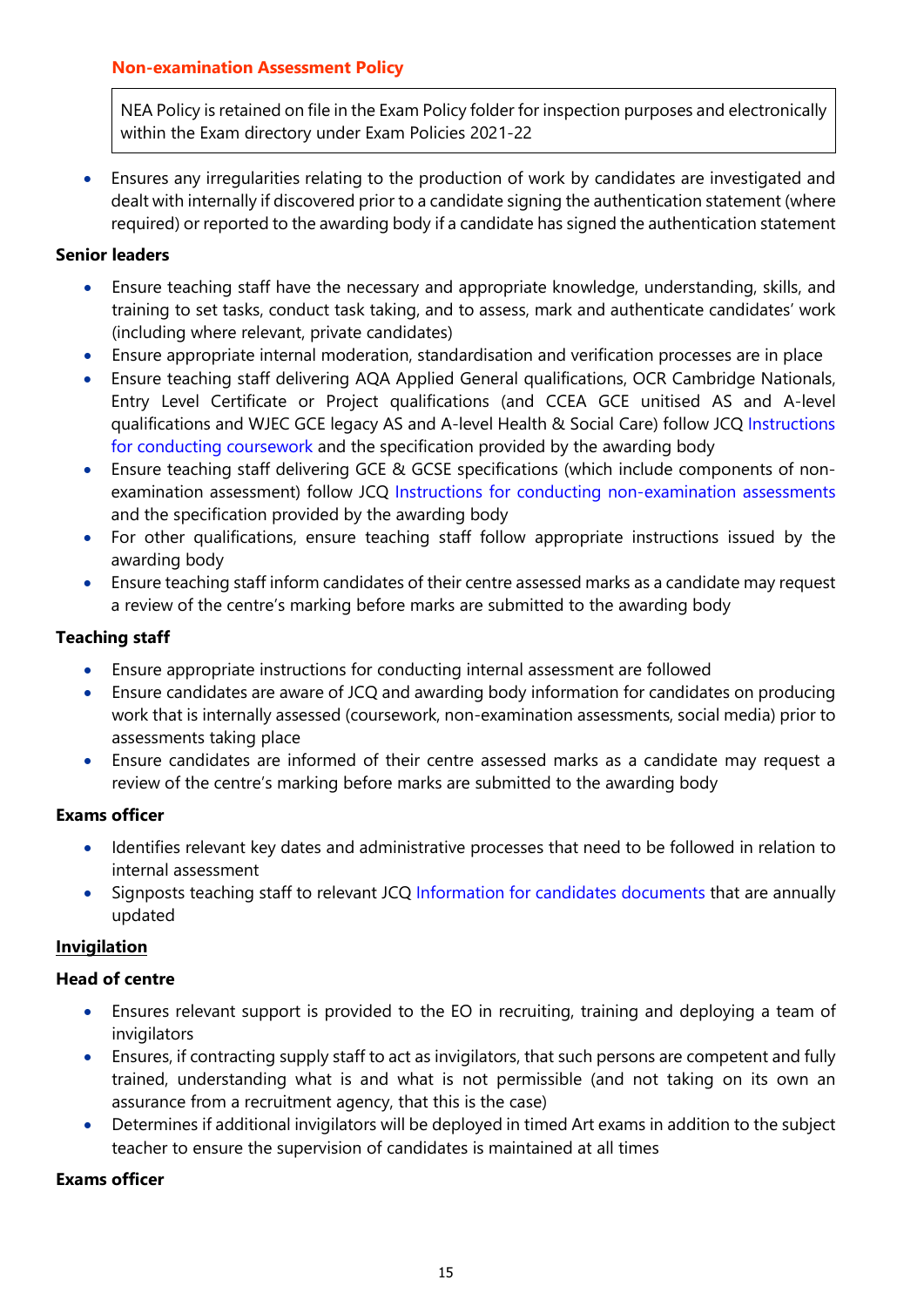- Recruits additional invigilators where required to effectively cover all exam periods/series' throughout the academic year
- Collects information on new recruits to identify if they have invigilated previously and if any current maladministration/malpractice sanctions are applied to them
- Provides training for new invigilators on the instructions for conducting exams and an annual update for the existing invigilation team so that they are aware of any changes in a new academic year before they are allocated to invigilate an exam
- Ensures invigilators supervising access arrangement candidates understand their role (and the role of a facilitator who may be supporting a candidate) and the rules and regulations of the access arrangement(s)
- Ensures invigilators are briefed on the access arrangement candidates in their exam room and made aware of the access arrangement(s) awarded (ensuring these candidates are identified on the seating plan) and confirms invigilators understand what is and what is not permissible
- Collects evaluation of training to inform future events

## Entries: roles and responsibilities

## Estimated entries

## Exams officer

 Requests estimated or early entry information, where this may be required by awarding bodies, from HoDs in a timely manner to ensure awarding body external deadlines for submission can be met

## Estimated entries collection and submission procedure

The EO responds to requests for estimated entries from the awarding bodies. Subject teachers are asked to submit estimated number of candidates. The EO processes this information via the awarding bodies' websites.

• Makes candidates aware of the JCQ Information for candidates – Privacy Notice at the start of a course leading to a vocational qualification or when entries are submitted to awarding bodies for processing for general qualifications

## Senior leaders

- Provide entry information requested by the EO to the internal deadline
- Inform the EO immediately of any subsequent changes to entry information

## Final entries

## Exams officer

- Requests final entry information from HoDs in a timely manner to ensure awarding body external deadlines for submission can be met
- Informs HoDs of subsequent deadlines for making changes to final entry information without charge
- Confirms with HoDs final entry information that has been submitted to awarding bodies
- Ensures as far as possible that entry processes minimise the risk of entries or registrations being missed reducing the potential for late or other penalty fees being charged by awarding bodies
- Observes each awarding body's terms and conditions for the entry and withdrawal of candidates for their examinations and assessments, and observes any regulatory requirements for the qualification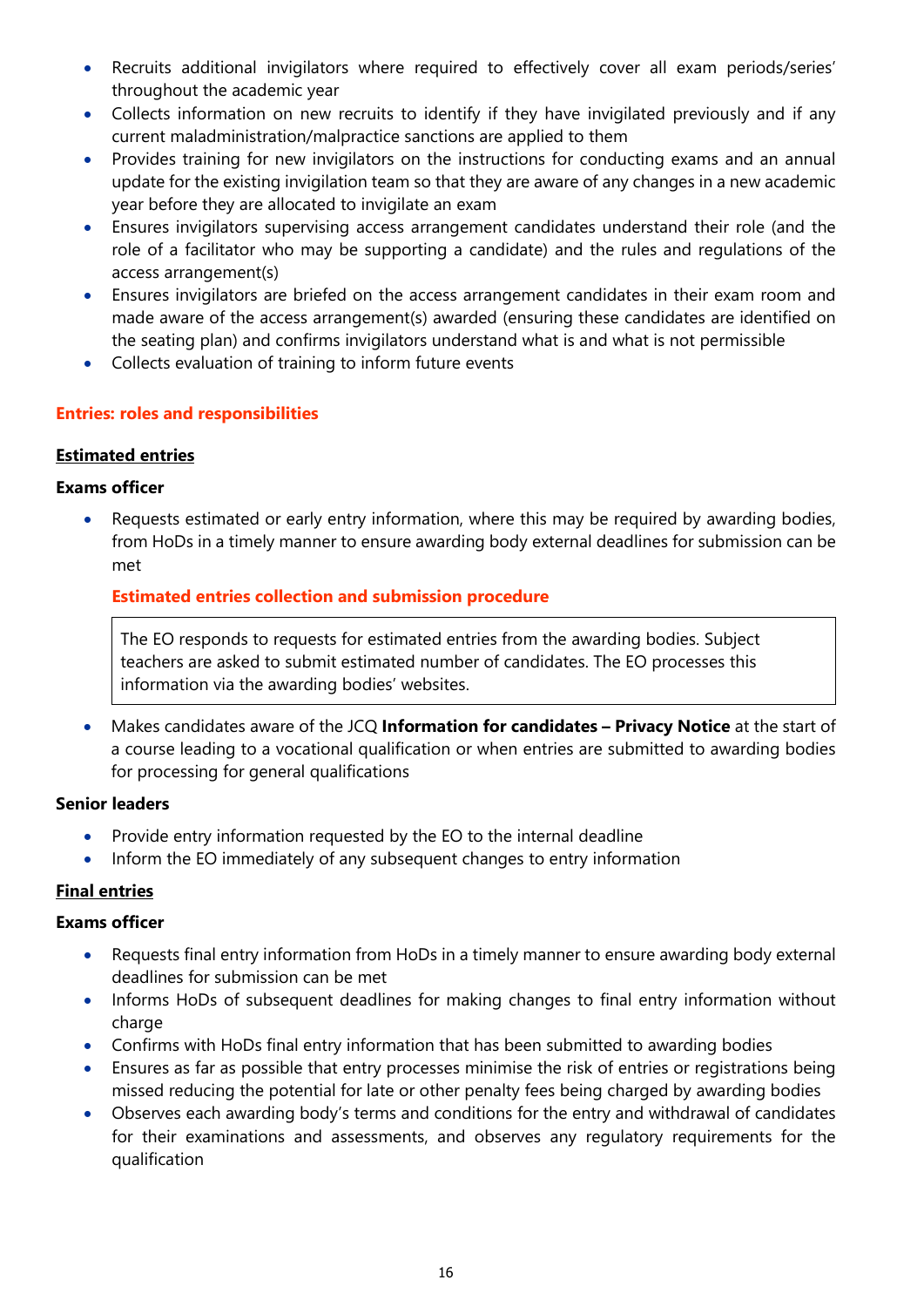# Final entries collection and submission procedure

The EO requests final lists of candidates to be given to the exams office with administration time spare. The EO enters the candidates via Schoolbase and A2C. If either of these systems fail, the EO enters the candidates via the awarding body's website. The EO passes submissions confirmations to the relevant HoDs to be checked for errors, signed and dated.

Any cost incurred by failure to correct errors by the HoDs at the checking stage, will be charged to the department concerned.

#### Senior leaders

- Provide information requested by the EO to the internal deadline
- Inform the EO immediately, or at the very least prior to the deadlines, of any subsequent changes to final entry information, which includes
	- o changes to candidate personal details
	- o amendments to existing entries
	- o withdrawals of existing entries
- Check final entry submission information provided by the EO and confirms information is correct

#### Entry fees

Entry fees are paid for by parent within termly fees. Late/amendment fees are charged to parents, if they request, or are responsible for a change. The department budget will be charged if the late fee is due to teacher error.

#### Late entries

#### Exams officer

- Has clear entry procedures in place to minimise the risk of late entries
- Charges any late or other penalty fees to departmental budgets

#### Senior leaders

- Minimise the risk of late entries by
	- o following procedures identified by the EO in relation to making final entries on time
	- o meeting internal deadlines identified by the EO for making final entries

#### Re-sit entries

Re-sit exams are taken at the request of parents. All associated fees, including access arrangements are paid by parents.

#### Private candidates

Bredon School only accepts external candidates who are ex-pupils of the school. Bredon School will only make provision for SAAs if the candidate has previously been assessed by the school.

If possible, the EO will inform the bursary of any ex-pupil who is taking a re-sit, so that the fees can be recovered from their deposit.

#### Candidate statements of entry

#### Exams officer

Provides candidates with statements of entry for checking

#### Teaching staff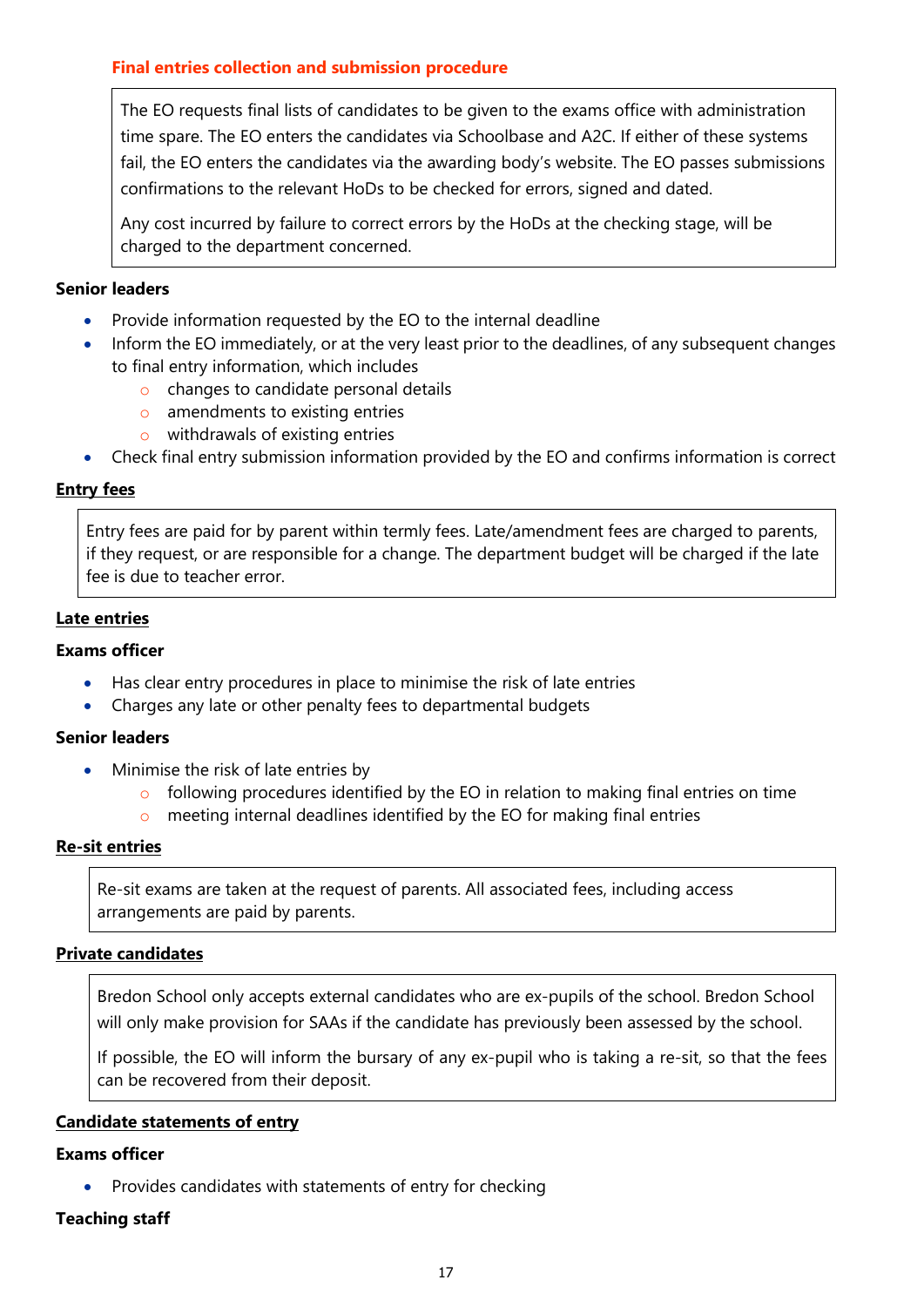Ensure candidates check statements of entry and return any relevant confirmation required to the EO

## **Candidates**

Confirm entry information is correct or notify the EO of any discrepancies

# Pre-exams: roles and responsibilities

#### Access arrangements and reasonable adjustments

## ALS lead/SENCo

- Ensures appropriate arrangements, adjustments and adaptations are in place to facilitate access to exams/assessments for candidates where they are disabled within the meaning of the Equality Act (unless a temporary emergency arrangement is required at the time of an exam)
- Ensures a candidate is involved in any decisions about arrangements, adjustments and /or adaptations that may be put in place for him/her
- Ensures exam information (JCQ information for candidates documents, individual exam timetable etc.) is adapted where this may be required for a disabled candidate to access it
- Allocates appropriately trained centre staff to facilitate access arrangements for candidates in exams and assessments (ensuring that the facilitator appointed meets JCQ requirements and fully understands the rule of the access arrangement)
- Where relevant, ensures the necessary and appropriate steps are undertaken to gather an appropriate picture of need and demonstrate normal way of working for a private candidate (including distance learners and home educated candidates) and that the candidate is assessed by the centre's appointed assessor

## Briefing candidates

## Exams officer

- Issues individual exam timetable information to candidates and informs candidates of any designated contingency day awarding bodies may identify in the event of national or significant local disruption to exams
- Prior to exams issues relevant JCQ information for candidates documents
- Where relevant, issues relevant awarding body information to candidates
- Issues centre exam information to candidates including information on:
	- o exam timetable clashes
	- o arriving late for an exam
	- o absence or illness during exams
	- $\circ$  what equipment is/is not provided by the centre
	- $\circ$  food and drink in exam rooms
	- o unauthorised items in exam rooms
	- o when and how results will be issued and the staff that will be available
	- $\circ$  the post-results services and how the centre deals with requests from candidates
	- o when and how certificates will be issued

## Access to Scripts, Reviews of Results and Appeals Procedures

Information about ATCs, EARs and appeals procedures are signposted to all candidates via email, sent with results. All post results services are requested by the EO, with fees paid by students or departmental budgets. All students must sign the relevant paperwork and requests are kept on file until the end of appeals.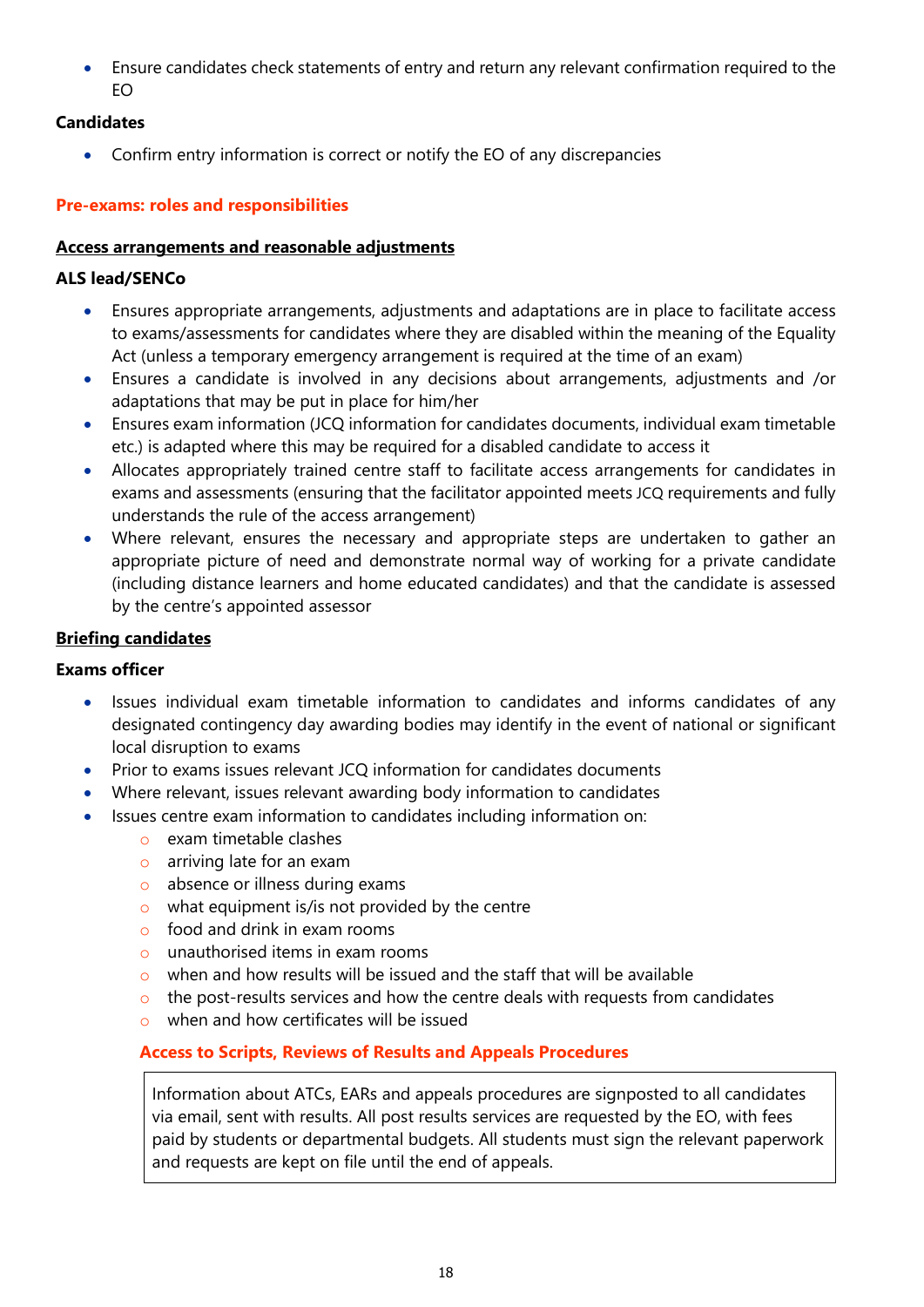## Dispatch of exam scripts

#### Exams officer

 Identifies and confirms arrangements for the dispatch of candidate exam scripts with the DfE (STA) 'yellow label service' or the awarding body where qualifications sit outside the scope of the service

#### Estimated grades

#### Senior leaders

 Ensure teaching staff provide estimated grade information to the EO by the internal deadline (where this still may be required by the awarding body)

#### Exams officer

- Submits estimated grade information to awarding bodies to meet the external deadline (where this may still be required by the awarding body)
- Keeps a record to track what has been sent

#### Internal assessment and endorsements

#### Head of centre

 Ensures procedures are in place for candidates to appeal internal assessment decisions and make requests for reviews of marking

#### ALS lead/SENCo

 Liaises with teaching staff to implement appropriate access arrangements for candidates undertaking internal assessments and practical endorsements

#### Teaching staff

- Support the ALS lead/SENCo in implementing appropriate access arrangements for candidates undertaking internal assessments and practical endorsements
- Assess and authenticate candidates' work
- Assess endorsed components
- Ensure candidates are informed of centre assessed marks prior to marks being submitted to awarding bodies

#### Senior leaders

- Ensure teaching staff assess and authenticate candidates' work to the awarding body requirements
- Ensure teaching staff assess endorsed components according to awarding body requirements
- Ensure teaching staff provide marks for internally assessed components and grades for endorsements of qualifications to the EO to the internal deadline
- Ensure teaching staff provide required samples of work for moderation and sample recordings for monitoring to the EO to the internal deadline

#### Exams officer

- Submits marks, endorsement grades and samples to awarding bodies/moderators/monitors to meet the external deadline
- Keeps a record to track what has been sent
- Logs moderated samples returned to the centre
- Ensures teaching staff are aware of the requirements in terms of retention and subsequent disposal of candidates' work

## **Candidates**

Authenticate their work as required by the awarding body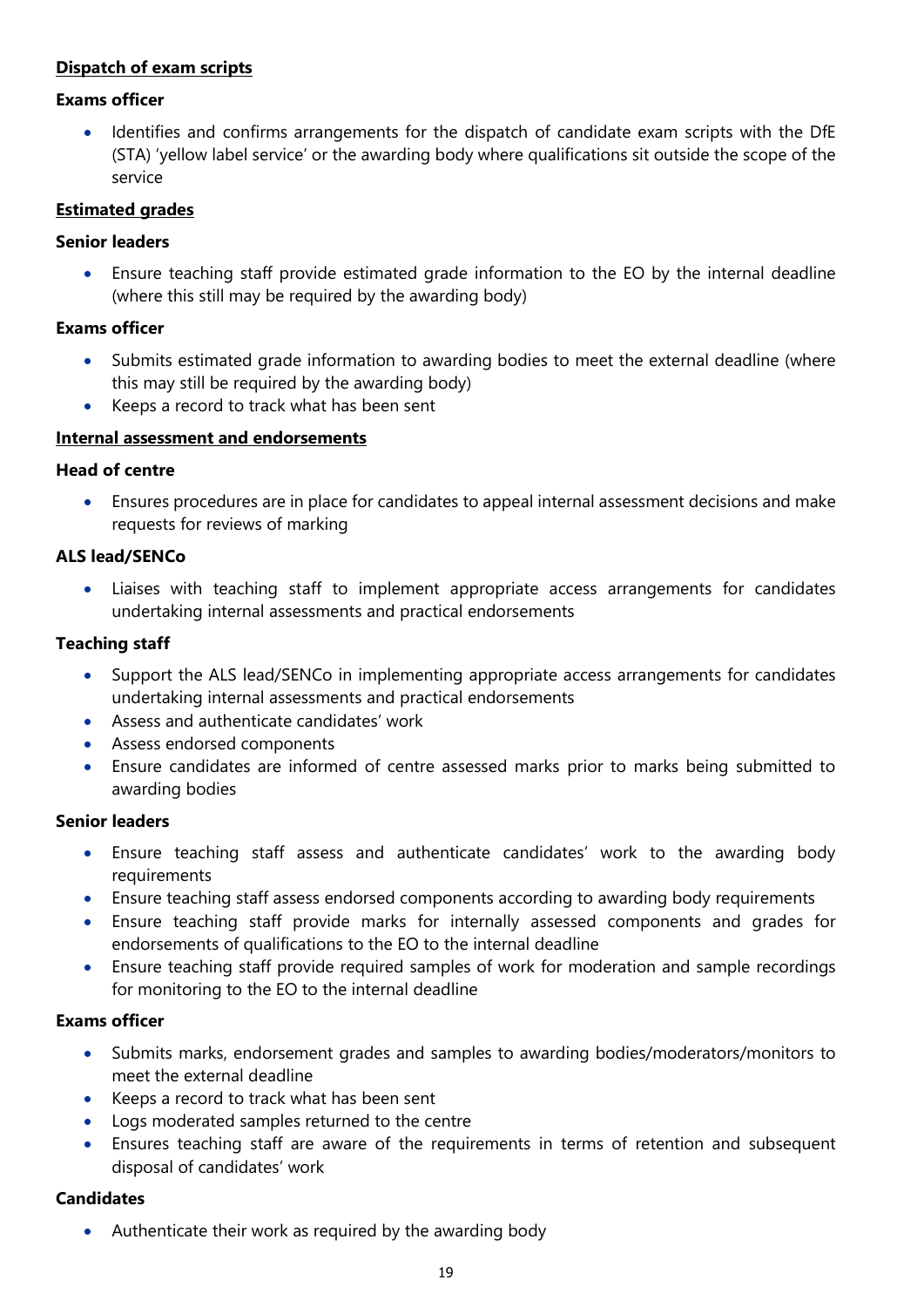## **Invigilation**

## Exams officer

- Provides an annually reviewed/updated invigilator handbook to invigilators, trains new invigilators on appointment and updates experienced invigilators on any regulation changes and any changes to centre-specific processes
- Deploys invigilators effectively to exam rooms throughout an exam series (including the provision of a roving invigilator where a candidate and invigilator (acting as a practical assistant, reader or scribe) are accommodated on a 1:1 basis to enter the room at regular intervals in order to observe the conducting of the exam, ensure all relevant rules are being adhered to and to support the practical assistant/reader and/or scribe in maintaining the integrity of the exam)
- Allocates invigilators to exam rooms (or where supervising candidates due to a timetable clash) according to the required ratios
- Liaises with the ALS lead/SENCo regarding the facilitation and invigilation of access arrangement candidates

## ALS lead/SENCo

Liaises with the EO regarding facilitation and invigilation of access arrangement candidates

## Invigilators

• Provide information as requested on their availability to invigilate throughout an exam series

# JCQ Centre Inspections

## Exams officer or Senior leader

Will accompany the Inspector throughout a visit

## ALS lead/SENCo or relevant Senior leader (in the absence of the ALS lead/SENCo)

- Will meet with the inspector when requested to provide documentary evidence regarding access arrangement candidates and address any questions the inspector may raise
- Ensures that information is readily available for inspection at the venue where the candidate is taking the exam(s)

## Seating and identifying candidates in exam rooms

## Exams officer

Ensures a procedure is in place to verify the identity of all candidates

## Candidate Identification Procedure

All candidates have identity cards with their photograph, name and candidate no. on it.

If the invigilator is unsure about the identity of a candidate, they will contact the EO for verification. In the event of a candidate wearing religious clothing, such as a veil, the candidate is approached by a member of staff of the same gender and taken to a private room where they are politely asked to remove the religious clothing for identification purposes. Once identification has been established, the candidate replaces, for example, their veil and proceeds as normal to sit the examination.

If for any exceptional reason a private, external or transferred candidate is accepted as a candidate, who is not known to the school, they must show photographic documentary evidence to prove that he/she is the same person who entered/registered for the examination/assessment, e.g. passport or photographic driving licence. Bredon School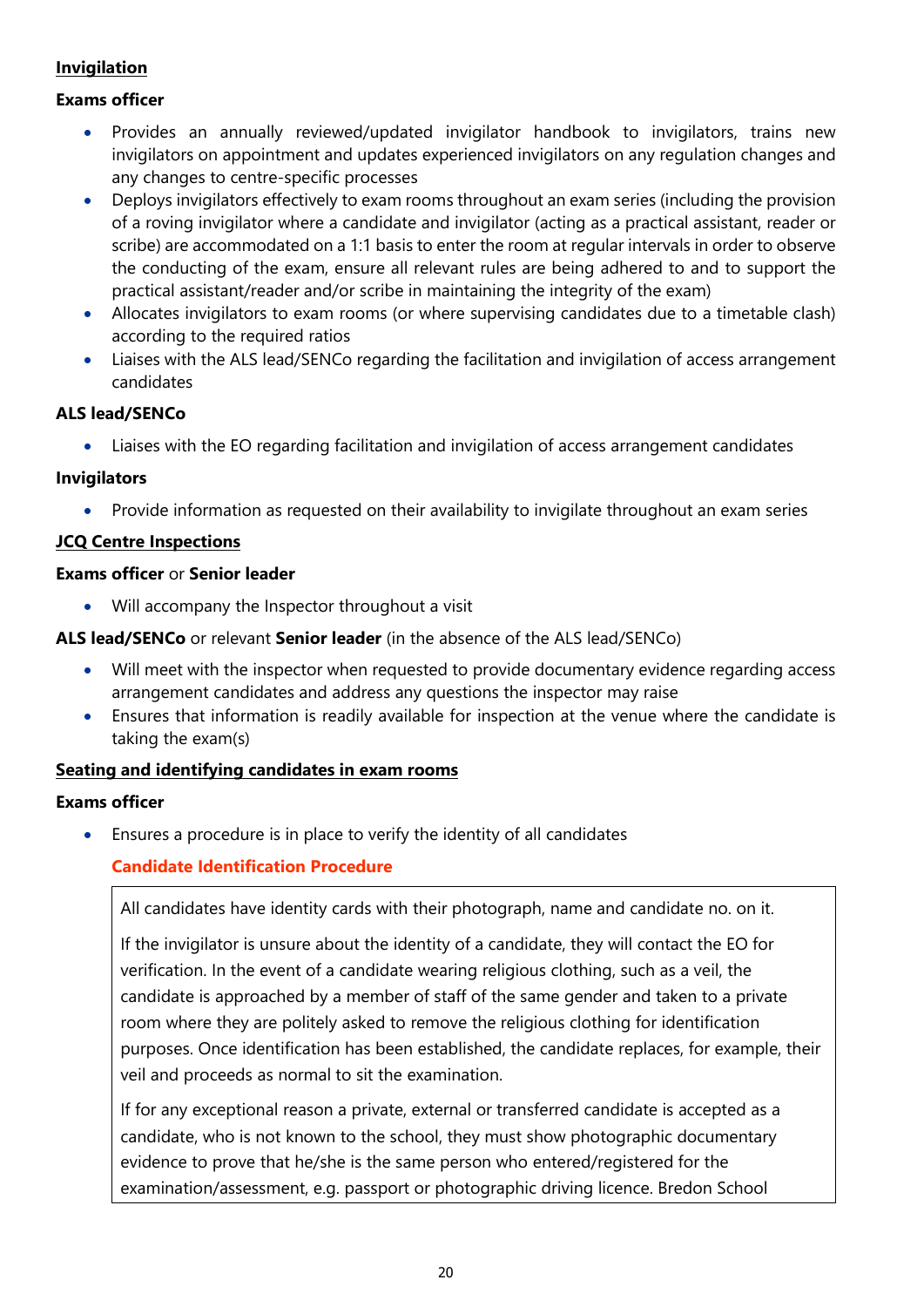requires the candidate to send a copy of the photographic identification at least two weeks before their first exam.

Invigilators will be informed of those candidates with access arrangements and must be made aware of the access arrangement(s) awarded prior to the exam.

- Ensures invigilators are aware of the procedure
- Provides seating plans for exam rooms according to JCQ and awarding body requirements (and ensures candidates with access arrangements are identified on the seating plan and invigilators are informed of those candidates with access arrangements and made aware of the access arrangement(s) awarded)

## Invigilators

- Follow the procedure for verifying candidate identity provided by the EO
- Seat candidates in exam rooms as instructed by the EO/on the seating plan

## Security of exam materials

## Exams officer

- Confirms appropriate arrangements are in place to ensure that confidential materials are only handed over to those authorised by the head of centre
- Ensures access to the secure room is restricted and staff named and approved by the head of centre are accompanied by a keyholder at all times. There must be between two and six keyholders only, each of whom must fully understand their responsibilities as a key holder to the secure storage facility
- Has a process in place to demonstrate the receipt, secure movement and secure storage of confidential exam materials within the centre
- Ensures a log is kept at the initial point of delivery recording confidential materials received and signed for by authorised staff within the centre and that appropriate arrangements are in place for confidential materials to be immediately transferred to the secure storage facility until they can be removed from the dispatch packaging and checked in the secure room before being returned to the secure storage facility in timetable order
- Ensures the secure storage facility contains only current and live confidential material (ensuring that past examination question papers, internal tests and mock examinations are not kept in the centre's secure storage facility)
- Ensures that examination stationery, e.g. answer booklets and formula booklets are stored in the secure room (attempting to store this material in the secure storage facility, when sufficient space allows)
- Ensures the integrity and security of any electronic question paper is maintained during the downloading, printing and collating process (ensuring printing is carried out in an area that can be controlled to prevent unauthorised personnel accessing live assessment materials and ensuring only authorised members of centre staff have access to electronic question papers)

## Reception/Bursary staff

 Follow the process to log confidential materials delivered to/received by the centre to the point materials are issued to authorised staff for transferal to the secure storage facility

## Teaching staff

 Adhere to the process to record the secure movement of confidential materials taken from or returned to secure storage throughout the time the material is confidential

## Timetabling and rooming

#### Exams officer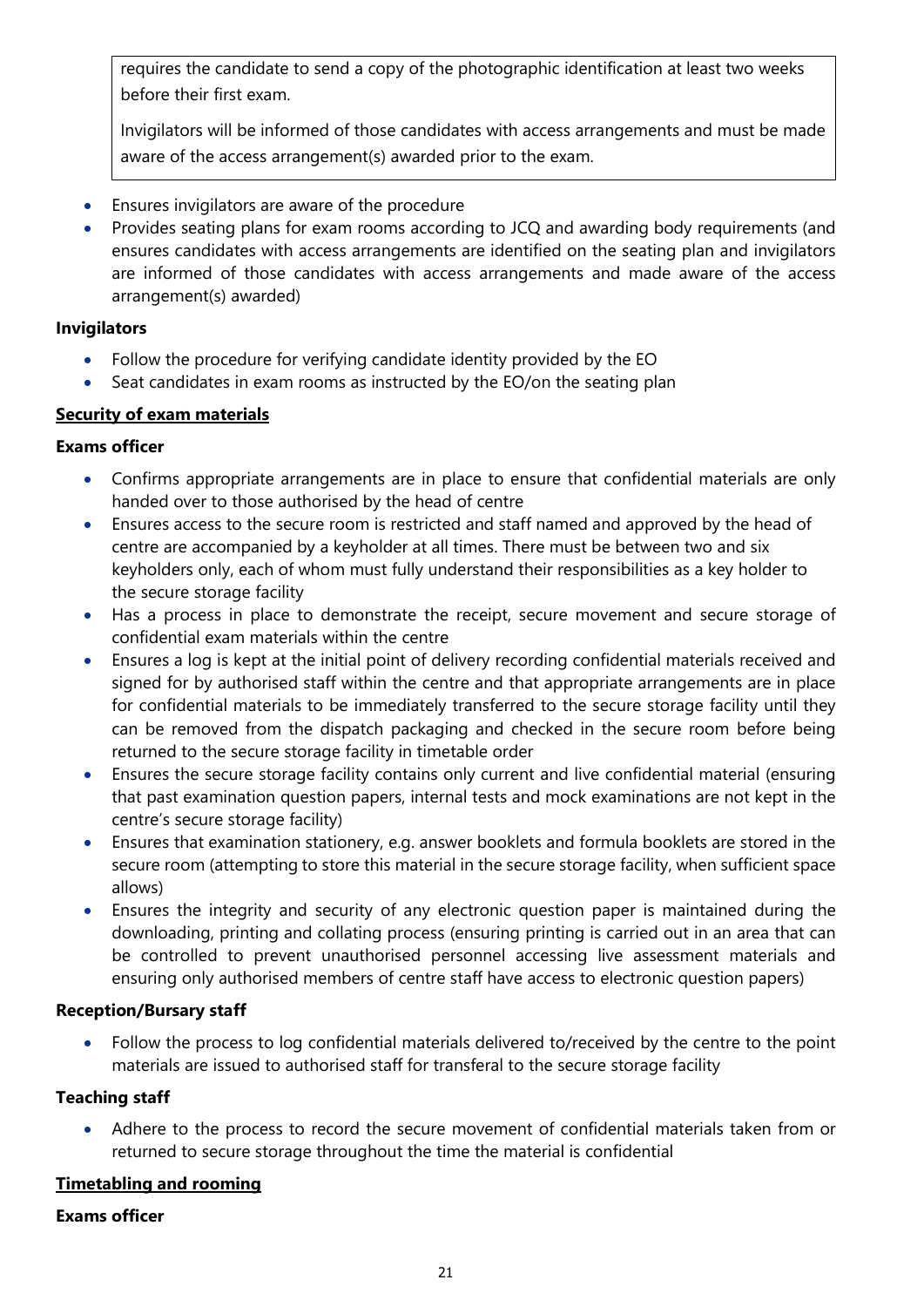- Produces a master centre exam timetable for each exam series
- Identifies and resolves candidate exam timetable clashes according to the regulations (only applying overnight supervision arrangements as a last resort, once all other options have been exhausted and according to the centre's policy)

#### Overnight Supervision Arrangements Policy

Overnight supervision will be arranged as a last resort once all avenues have been investigated. Wherever possible candidates will do all exams in one day, with starting times and rest breaks in between clash exams being explored first.

If overnight supervision is the only route, then parents will be asked to come into school to meet with EO and sign the relevant paperwork. The overnight supervision arrangements must ensure that the candidate does not have advance warning of the content of the examination deferred until the following morning. This means the candidate must not meet or communicate with anyone who may have knowledge of the content. This includes any form of electronic communication/storage device, e.g. telephone (both landline and mobile), e-mail, internet and social media. It also extends to television and radio, which could report key details of the day's examinations.

The JCQ Overnight supervision form is completed online using CAP and the declaration form is downloaded for signing by the candidate and supervisor to be confirmed by the Head of Centre. All regulations will be explained as per JCQ regulations. Paperwork will be kept on file for inspection purposes and until the Appeal deadline has passed.

- Identifies exam rooms and specialist equipment requirements
- Allocates invigilators to exam rooms (or where supervising candidates due to an exam timetable clash) according to required ratios
- Liaises with site staff to ensure exam rooms are set up according to JCQ and awarding body requirements
- Liaises with the ALS lead/SENCo regarding rooming of access arrangement candidates

#### ALS lead/SENCo

- Liaises with the EO regarding rooming of access arrangement candidates
- Liaises with other relevant centre staff to ensure appropriate arrangements, adjustments and adaptations are in place to facilitate access for disabled candidates to exams

#### Site staff

 Liaise with the EO to ensure exam rooms are set up according to JCQ and awarding body requirements

#### Alternative site arrangements

#### Exams officer

- Ensures question papers will only be taken to an alternative site where the published criteria for an alternative site arrangement has been met
- Will inform the JCQ Centre Inspection Service to timescale by submitting a JCQ Alternative Site arrangement notification using CAP (or through the awarding body where a qualification may sit outside the scope of CAP) of any alternative sites that will be used to conduct timetabled examination components of the qualifications listed in the JCQ regulations

#### Transferred candidate arrangements

#### Exams officer

• Liaises with the host or entering centre, as required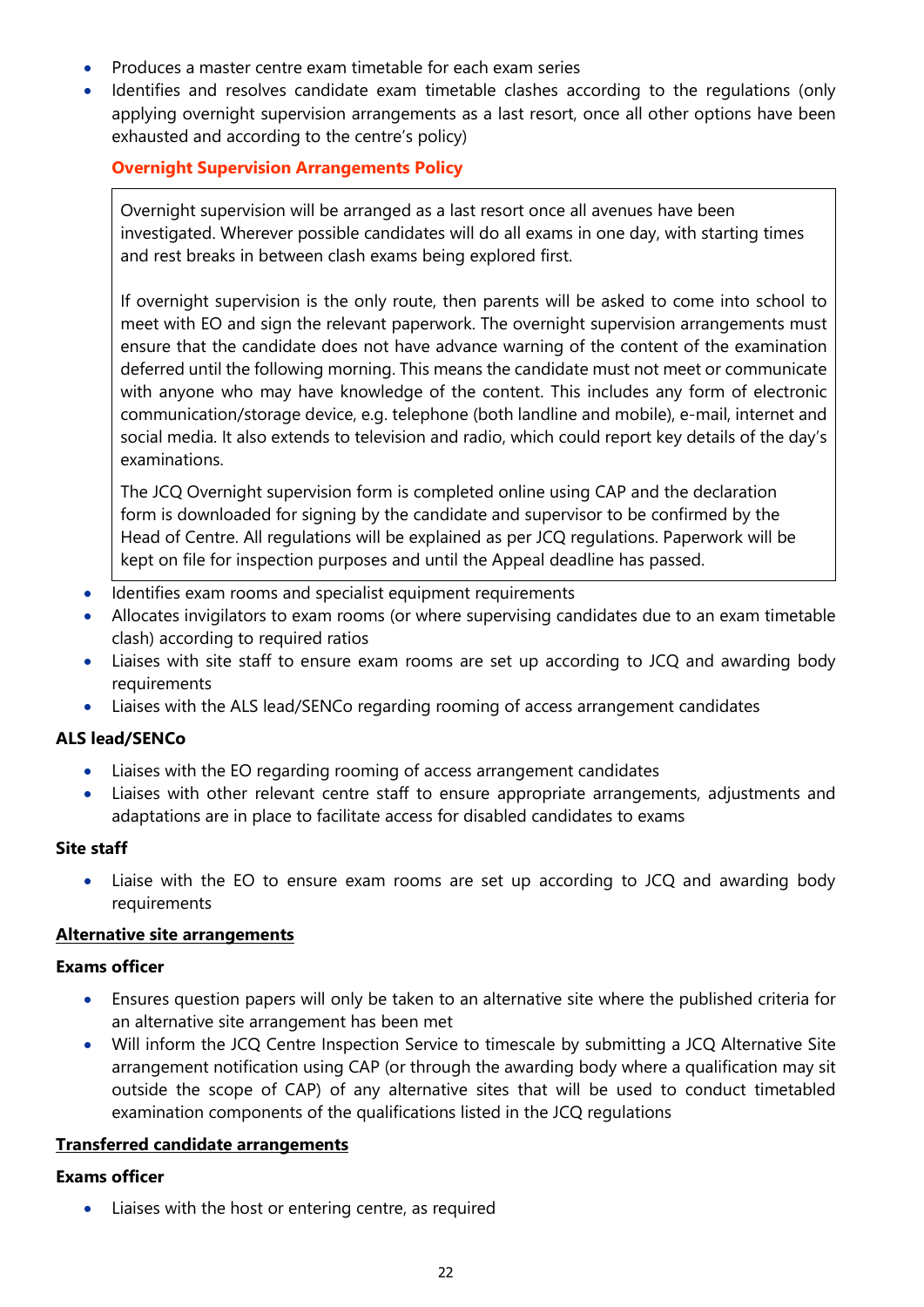- Processes requests for Transferred Candidate arrangements using CAP to the awarding body deadline (or through the awarding body where a qualification may sit outside the scope of CAP)
- Where relevant (for an internal candidate) informs the candidate of the arrangements that have been made for their transferred candidate arrangement

## Internal exams

## Exams officer

- Prepares for the conduct of internal exams under external conditions
- Provides a centre exam timetable of subjects and rooms
- Provides seating plans for exam rooms
- Requests internal exam papers from teaching staff
- Arranges invigilation

## ALS lead/SENCo

Liaises with teaching staff to make appropriate arrangements for access arrangement candidates

# Teaching staff

- Provide exam papers and materials to the EO
- Support the ALS lead/SENCo in making appropriate arrangements for access arrangement candidates

## Exam time: roles and responsibilities

## Access arrangements

## Exams officer

- Provides cover sheets for access arrangement candidates' scripts where required for particular arrangements
- Has a process in place to deal with emergency/temporary access arrangements as they arise at the time of exams
	- o applies for approval through AAO where required or through the awarding body where qualifications sit outside the scope of AAO

## Candidate absence

# Candidate Absence Policy

Once the examination has started the Lead invigilator will complete the attendance register (mark on the seating plan). This allows for the identification of absent candidates.

If a candidate is absent, the EO first checks if the candidate is registered on site.

If they are registered, the EO, with help from reception will chase them up, sending out a whole school email to the effect that the candidate is missing or going to the class on their timetable.

If the candidate is not registered in school, the EO phones the parents of a day pupil, or contacts the medical centre for boarders. The reason for the absence is established and the possibility of a late start for their exam or an application for special considerations is discussed.

#### Invigilators

Are informed of the policy/process for dealing with absent candidates through training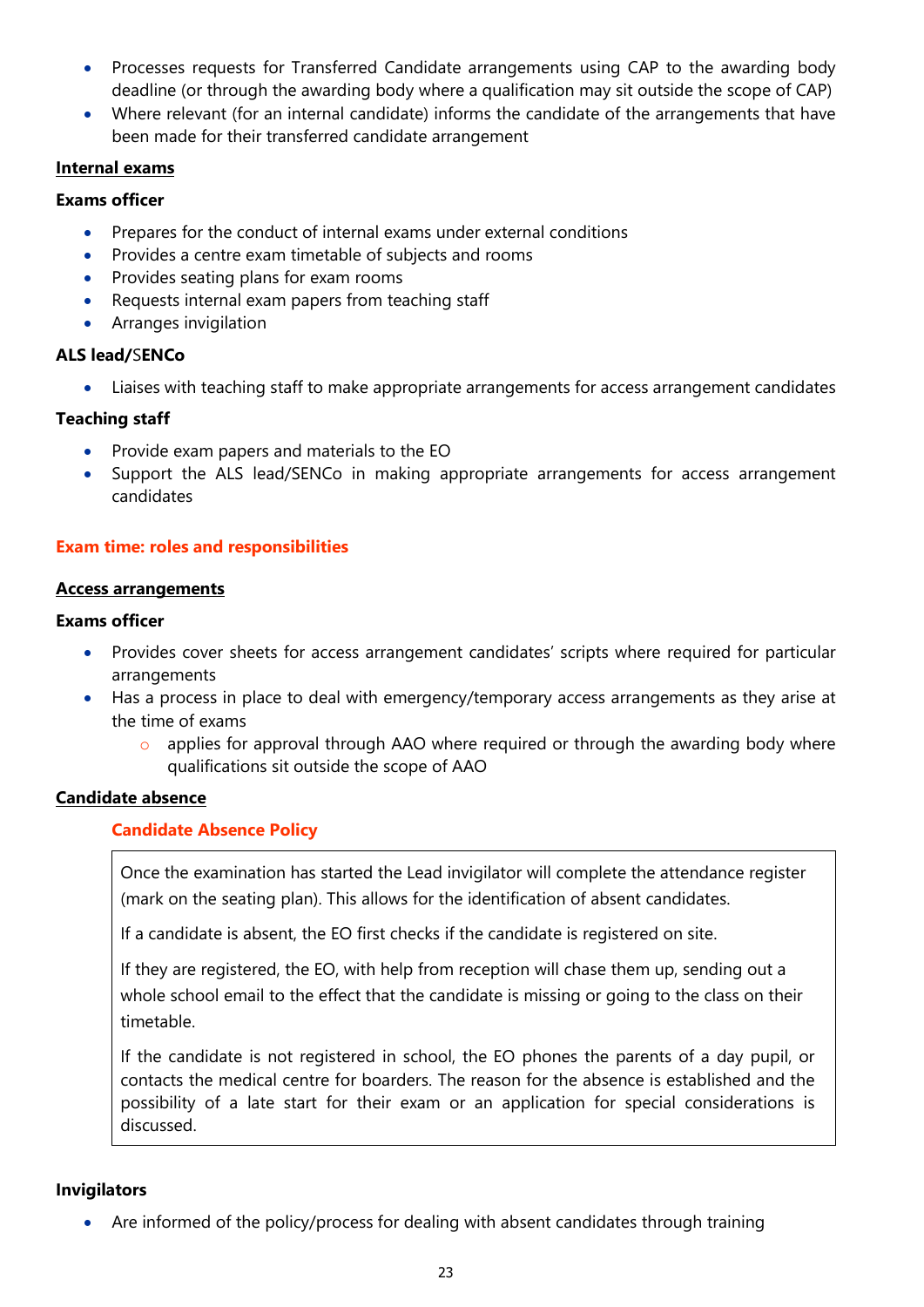Ensure that confirmed absent candidates are clearly marked as such on the attendance register and seating plan

## Candidates

Are re-charged relevant entry fees for unauthorised absence from exams

## Candidate behaviour

See Irregularities below.

## Candidate belongings

See Unauthorised items below.

## Candidate late arrival

#### Exams officer

- Ensures that candidates who arrive very late for an exam are reported to the awarding body by submitting a report on candidate admitted very late to examination room using CAP to timescale
- Warns candidates that their script may not be accepted by the awarding body

## Invigilators

- Are informed of the policy/process for dealing with late/very late arrival candidates through training
- Ensure that relevant information is recorded on the exam room incident log

# Candidate Late Arrival Policy

If a candidate arrives after the start of an examination, they will be briefed by the EO before entering the exam room. They may then sit down quietly and do their exam. If the invigilator is required to stay for an additional period, the candidate will be charged for the cost.

In exceptional cases, candidates will be admitted up to one hour after the start of the exam, but will be warned that their paper may not be accepted by the awarding body. The student will be allowed the full time for the examination

For a candidate who arrives very late (more than one hour after the starting time for an exam lasting over one hour / after the finishing time of an exam lasting less than one hour), the EO and HoC must decide if the candidate is permitted to sit the exam based on the reasons for the delay and if they feel that the candidate has not been able to have contact with anyone.

If they are permitted to sit the exam by the centre, the candidate will be given the full time allocated for the exam. The candidate will be warned their paper may not be accepted by the Examination Board. The relevant forms will be completed and sent to the awarding body concerned.

## Conducting exams

## Head of centre

Ensures venues used for conducting exams meet the requirements of JCQ and awarding bodies

## Exams officer

- Ensures exams are conducted according to JCQ and awarding body instructions
- Uses an exam day checklist to ensure each exam session is fully prepared for, unplanned events can be dealt with and associated follow-up is completed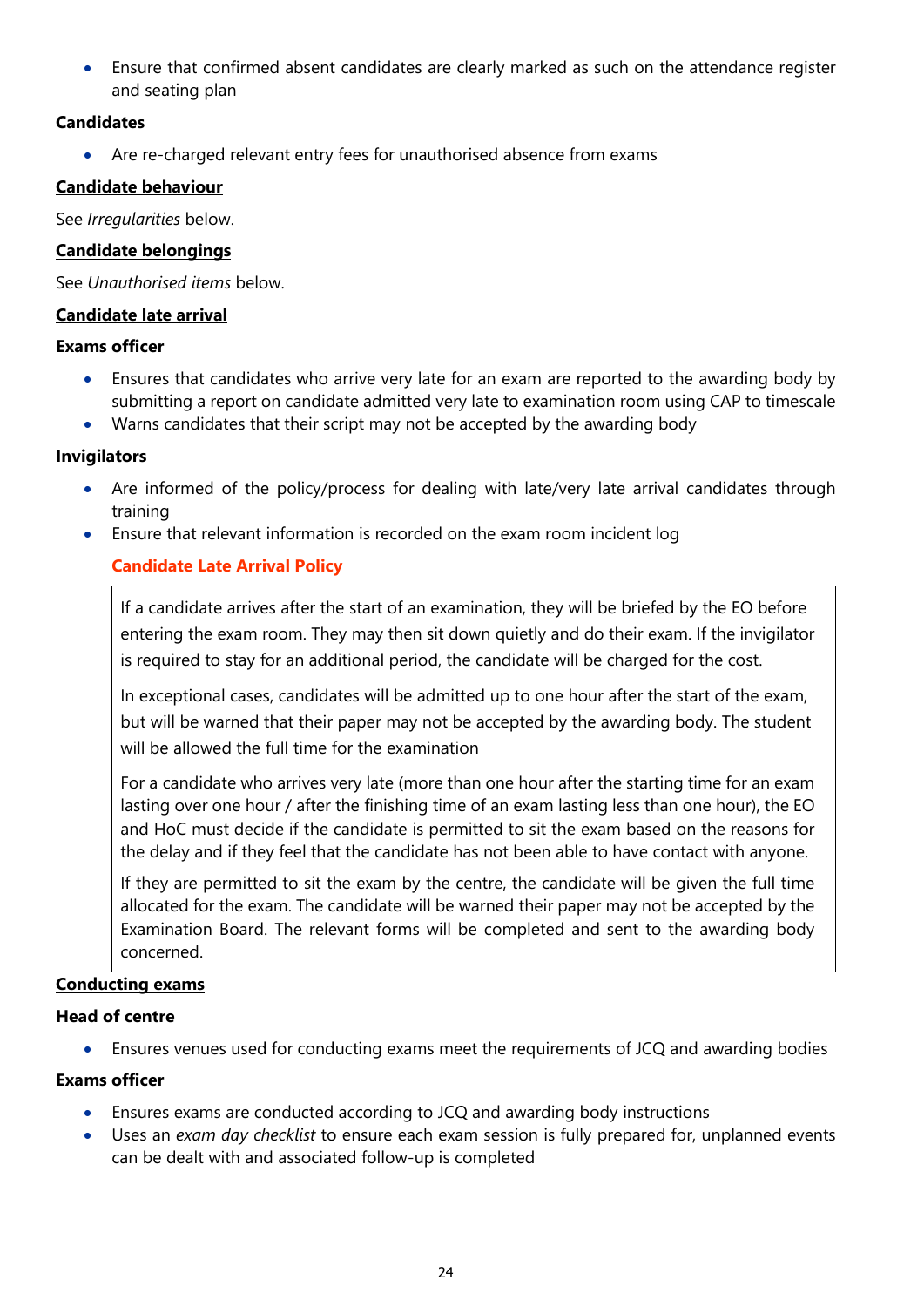## Dispatch of exam scripts

#### Exams officer

- Dispatches scripts as instructed by JCQ and awarding bodies
- Keeps appropriate records to track dispatch

#### Exam papers and materials

#### Exams officer

- Organises exam question papers and associated confidential resources in date order in the secure storage facility
- Attaches erratum notices received to relevant sealed question paper packets
- Collates attendance registers and examiner details in date order
- Regularly checks mail or email inbox for updates from awarding bodies
- In order to avoid potential breaches of security, ensures care is taken to ensure the correct question paper packets are opened by ensuring a member of centre staff, additional to the person removing the papers from secure storage, e.g. an invigilator, checks the day, date, time, subject, unit/component and tier of entry, if appropriate, immediately before a question paper packet is opened
- Ensures this additional/second check is recorded
- Where allowed by the awarding body, only releases exam papers and materials to teaching departments for teaching and learning purposes after the published finishing time of the exam, or until any timetable clash candidates have completed the exam

#### Exam rooms

## Head of centre

- Ensures that internal tests, mock exams, revision or coaching sessions are not conducted in a room 'designated' as an exam room
- Ensures that when a room is 'designated' as an exam room it is not used for any purpose other than conducting external exams
- Ensures only approved centre staff (who have not taught the subject being examined) are present in exam rooms to perform permitted tasks
- Ensures the centre's policy relating to food and drink that may be allowed in exam rooms is clearly communicated to candidates
- Ensures the centre's policy on candidates leaving the exam room temporarily is clearly communicated to candidates

## Food and Drink Policy (Exams)

The only consumable allowed in exams is water in a transparent bottle with all labels removed.

Exceptions would be if there the student had diabetes where glucose tablets could be eaten as long as they were brought in a see through bag.

In other circumstances food and drink may be allowed in the examination room only at the discretion of the head of centre.

## Leaving the Examination Room Policy

Candidates will only be allowed to leave the exam room in an emergency. If a candidate needs to leave the exam venue they are escorted by an invigilator at all times.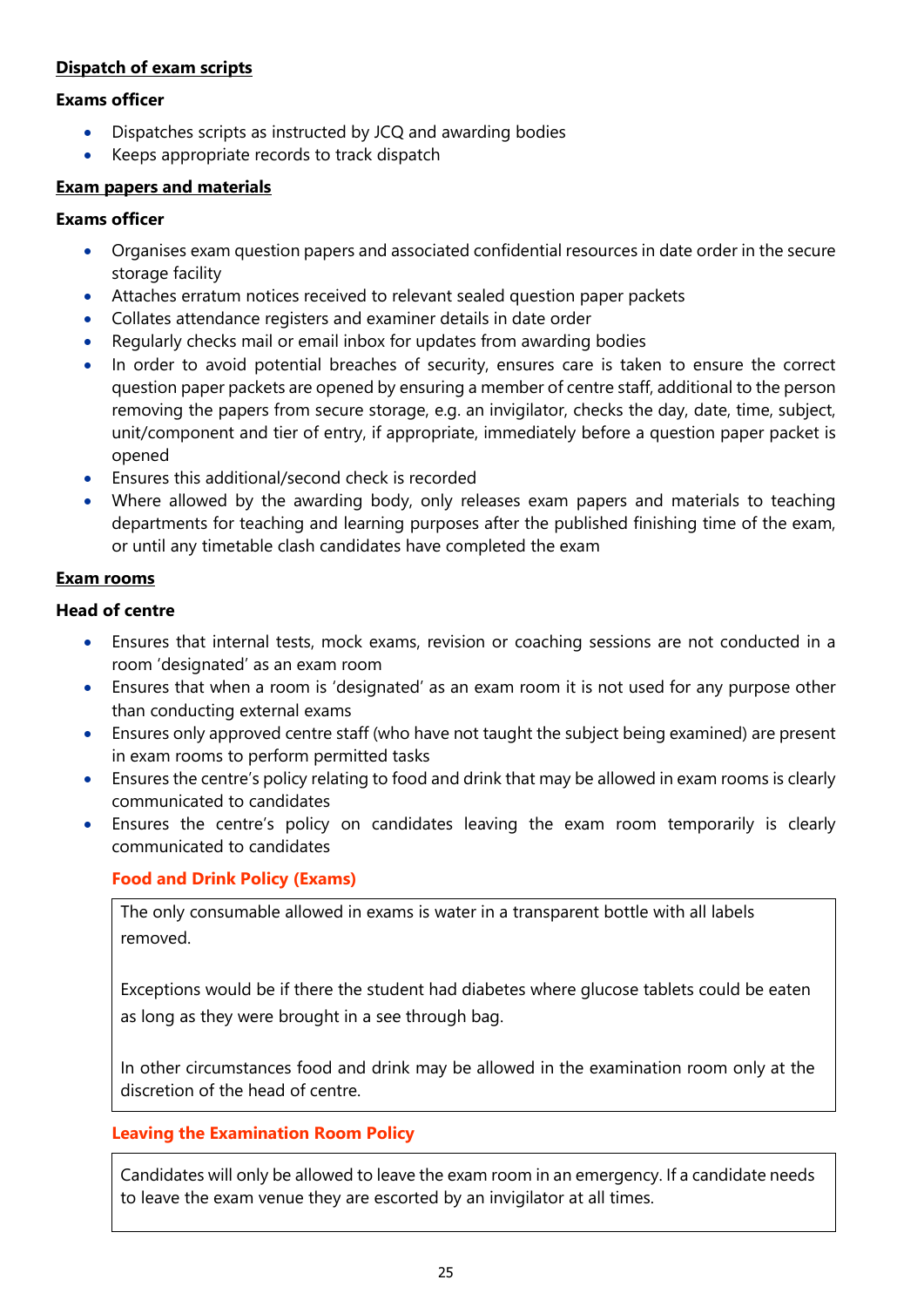Students leaving the exam room because of illness will be escorted to the medical centre. A decision will be made as to whether the student should continue the exam or if special consideration should be applied for. The time they left will be notated on the seating plan by the Lead invigilator. If the student does not continue with the exam the student will remain in isolation in the medical centre with the site Nurse.

The time that the candidate was absent for will be recorded by the Lead invigilator and it is at the discretion of the EO/Lead invigilator as to whether the candidate may use the time lost.

## Exams officer

- Ensures exam rooms are set up and conducted as required in the regulations
- Provides invigilators with appropriate resources to effectively conduct exams
- Briefs invigilators on exams to be conducted on a session by session basis (including the arrangements in place for any transferred candidates and access arrangement candidates)
- Ensures sole invigilators have an appropriate means of summoning assistance (if this is a mobile phone, instructs the invigilator that this must be on silent mode)
- Ensures invigilators understand they must be vigilant and remain aware of incidents or emerging situations, looking out for malpractice or candidates who may be in distress, recording any incidents or issues on the exam room incident log
- Ensures invigilators understand how to deal with candidates who may need to leave the exam room temporarily and how this should be recorded on the exam room incident log
- Provides authorised exam materials which candidates are not expected to provide themselves
- Ensures invigilators and candidates are aware of the emergency evacuation procedure
- Ensures invigilators are aware of arrangements in place for a candidate with a disability who may need assistance if an exam room is evacuated

## Senior leaders

- Ensure a documented emergency evacuation procedure for exam rooms is in place
- Ensure arrangements are in place for a candidate with a disability who may need assistance if an exam room is evacuated

## Emergency Evacuation Policy

Emergency evacuation policy is retained on file in the Exam Policy folder for inspection purposes and electronically within the Exam directory under Exam Policies 2021-22

#### Site staff

- Ensure exam rooms are available and set up as requested by the EO
- Ensure grounds or centre maintenance work does not disturb exam candidates in exam rooms
- Ensure fire alarm testing does not take place during exam sessions

## Invigilators

 Conduct exams in every exam room according to JCQ Instructions for conducting examinations and/or awarding body requirements and as instructed by the centre in training/update and briefing sessions

## **Candidates**

- Are required to follow the instructions given to them in exam rooms by authorised centre staff and invigilators
- Are required to remain in the exam room for the full duration of the exam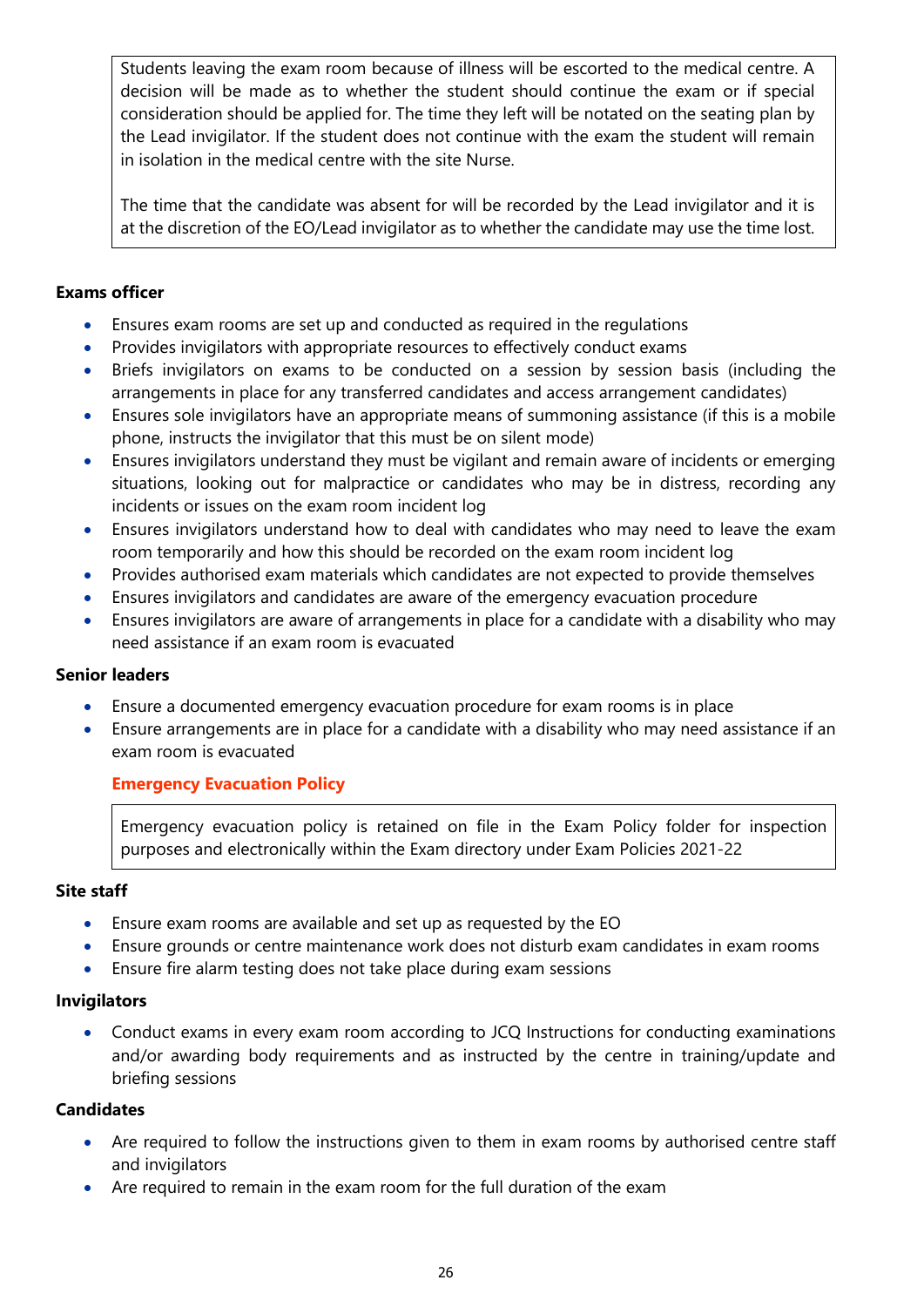## **Irregularities**

#### Head of centre

 Ensures (as required by an awarding body) any cases of alleged, suspected or actual incidents of malpractice or maladministration before, during or after examinations/assessments (by centre staff, candidates, invigilators) are investigated and reported to the awarding body *immediately*, by completing the appropriate documentation

## Managing Behaviour / Malpractice Policy

Any disruptive behaviour will be recorded by the invigilator in the incident log provided for that purpose in the invigilation box.

Where a candidate is being disruptive, the invigilator must warn the candidate that they may be removed from the exam room. They must also be warned that the awarding body may be informed and they may decide to penalise them which could include disqualification.

If appropriate it will be reported to the Head of Centre and to the Awarding Body for special consideration for the remaining students in the exam. Parents will be informed by the EO of the behaviour and the implication for the exam situation.

The head of centre has the authority to remove a candidate from the examination room, but will only do so if the candidate would disrupt others by remaining in the room.

## Malpractice Policy (Exams)

The Head of Centre will report to the awarding body immediately all cases of suspected or actual malpractice.

Wherever possible, the invigilator should remove and keep any unauthorised material that a candidate may have in the examination. If necessary, the invigilator should summon assistance

#### Senior leaders

- Ensure support is provided for the EO and invigilators when dealing with disruptive candidates in exam rooms
- Ensure that internal disciplinary procedures relating to candidate behaviour are instigated, when appropriate

#### Exams officer

- Provides an exam room incident log in all exam rooms for recording any incidents or irregularities
- Actions any required follow-up and reports to awarding bodies as soon as practically possible after the exam has taken place

#### Invigilators

 Record any incidents or irregularities on the exam room incident log (for example, late/very late arrival, candidate or centre staff suspected malpractice, candidate illness or needing to leave the exam room temporarily, disruption or disturbance in the exam room, emergency evacuation)

## **Malpractice**

See Irregularities above.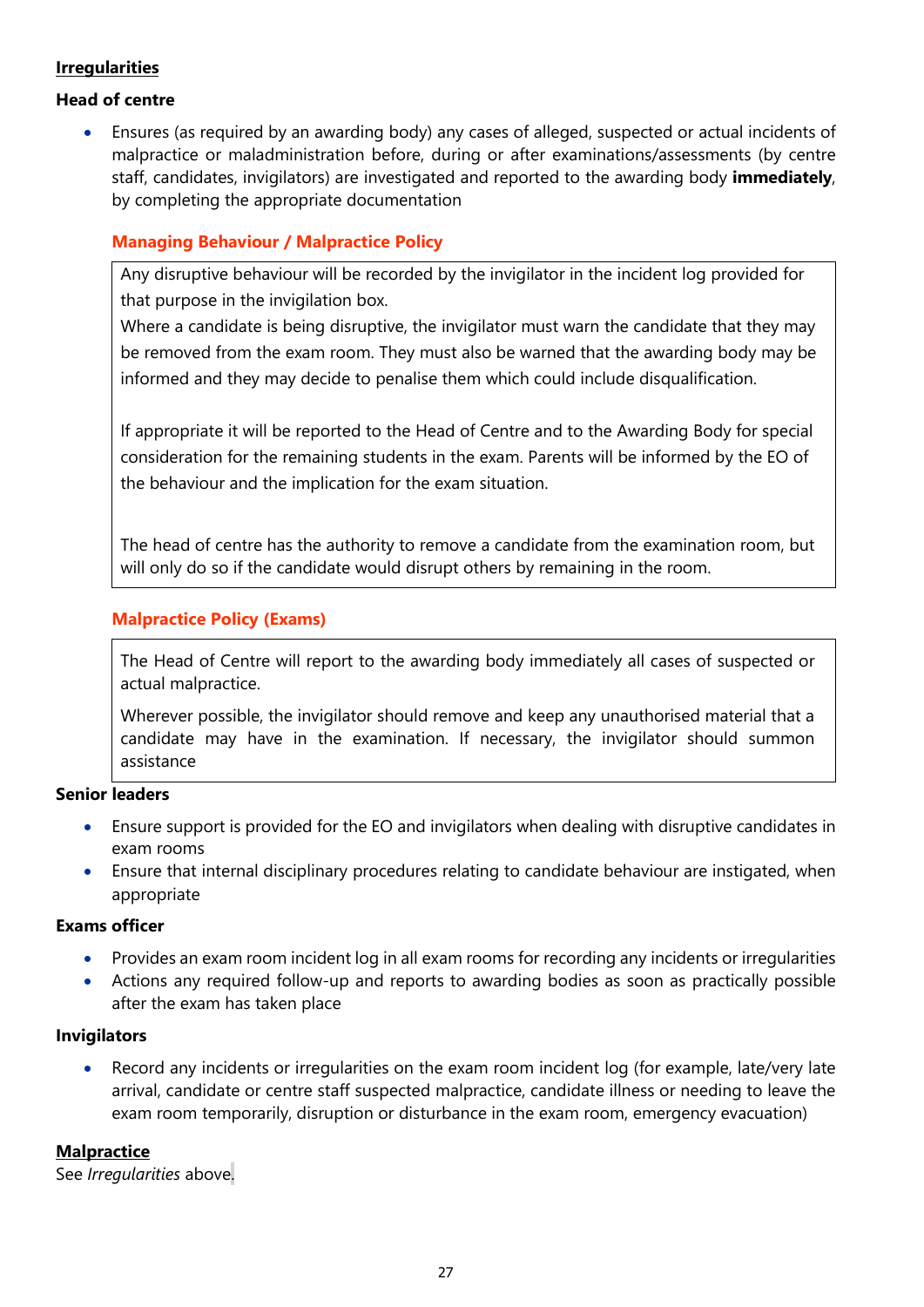## Special consideration

#### Senior leaders

Provide signed evidence to support eligible applications for special consideration

## Exams officer

- Processes eligible applications for special consideration to awarding bodies
- Gathers evidence which may need to be provided by other staff in centre or candidates
- Submits requests to awarding bodies to the external deadline

# Special Consideration Policy

Special Consideration Policy is retained on file in the Exam Policy folder for inspection purposes and electronically within the Exam directory under Exam Policies 2021-22.

If a candidate feels they have been disadvantaged while taking an exam, they should write to the EO stating why they were disadvantaged.

If, after consultation with the invigilator and HoC, the appeal for special consideration is thought to be justified, the EO will make the appropriate application to the awarding body online.

If the reason is for illness or medical conditions, candidates are advised that medical/professional certificates are normally required for special considerations for a candidate or a family member.

#### **Candidates**

Provide appropriate evidence to support special consideration applications, where required

#### Unauthorised items

## Arrangements for unauthorised items taken into the exam room

Students are advised of materials they are allowed and that are prohibited from bringing into the Exam room prior to the exam via assembly, email with regulations and via form tutors.

Students are advised that any phones and watches are switched off and placed in their bags outside of the exam venue.

Before an exam starts, candidates are invited to place any unauthorised materials accidentally brought into the room to be placed away from themselves, and with the invigilation team for the duration of the exam.

If a candidate is found to have unauthorised material(s) on their person or desk during the exam, the invigilator will ask the candidate to give it to them. If the candidate refuses, the invigilator will say no more, but will contact the EO who will come and speak to the candidate at the end of the exam.

Disciplinary procedures will be explained to the candidate in a confidential setting. The awarding body will be informed of the incident.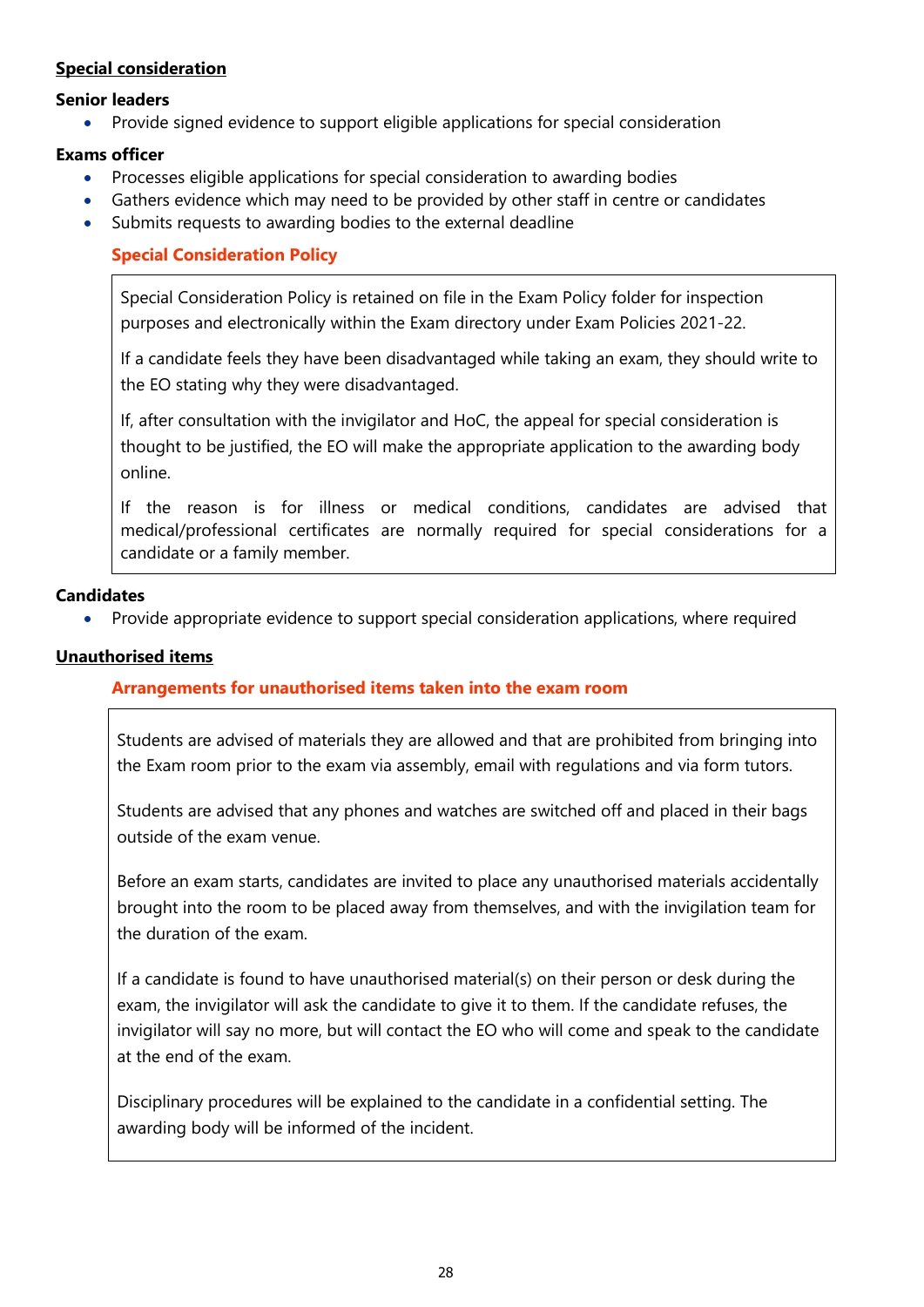#### Invigilators

Are informed of the arrangements through training

#### Internal exams

#### Exams officer

- Briefs invigilators on conducting internal exams
- Returns candidate scripts to teaching staff for marking

#### Invigilators

Conduct internal exams as briefed by the EO

## Results and post-results: roles and responsibilities

#### Internal assessment

#### Senior leaders

- Ensures teaching staff keep candidates' work, whether part of the moderation sample or not, secure and for the required period stated by JCQ and awarding bodies
- Ensures work is returned to candidates or disposed of according to the requirements

#### Managing results day(s)

#### Senior leaders

- Identify centre staff who will be involved in the main summer results day(s) and their role
- Ensures senior members of staff are accessible to candidates after the publication of results so that results may be discussed and decisions made on the submission of any requests for postresults services and ensures candidates are informed of the periods during which centre staff will be available so that they may plan accordingly

#### Exams officer

 Works with senior leaders to ensure procedures for managing the main summer results day(s) (a results day programme) are in place

#### Results day programme

On the day before results day, the EO will prepare postal envelopes addressed to each candidate. The results will be kept on file with the exams office and sent by 1<sup>st</sup> class post to the student.

Students will also have their results published to their Pupil Portal, via schoolbase, and be sent emails containing results slips upon the passing of the awarding body embargo timing.

Candidates are allowed to telephone in for their results, if they have not received them by any other means, or they may come in to the centre by prior arrangement.

Information to remind candidates and parents about ATSs, EARs and appeals procedures will be included with the postal communications.

A senior member of staff will be available to speak to parents on results day and the following day.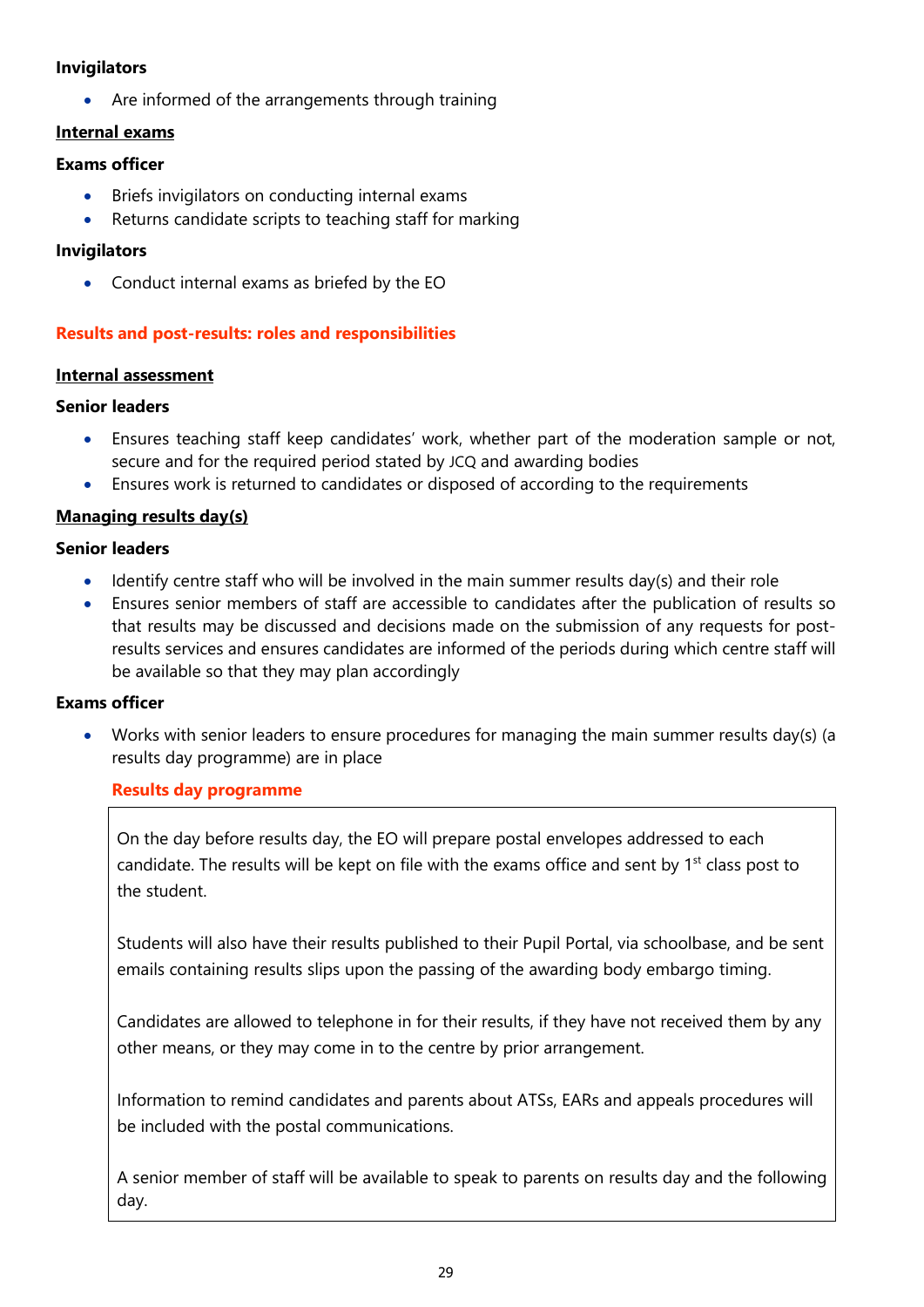## Site staff

 Ensure the centre is open and accessible to centre staff and candidates, as required for the collection of results

## Accessing results

## Head of centre

- Ensures results are kept entirely confidential and restricted to key members of staff until the official dates and times of release of results to candidates
- Understands that it is not permitted to withhold provisional results from candidates under any circumstances

## Exams officer

- Informs candidates in advance of when and how results will be released to them for each exam series
- Accesses results from awarding bodies under restricted release of results, where this is provided by the awarding body
- Resolves any missing or incomplete results with awarding bodies
- Issues statements of results to candidates on issue of results date
- Provides summaries of results for relevant centre staff on issue of results date

## Post-results services

## Head of centre

- **Ensures an internal appeals procedure** is available where candidates disagree with any centre decision not to support a clerical re-check, a review of marking, a review of moderation or an appeal
- Ensures that senior members of centre staff are available immediately after the publication of results
- Understands that if the centre has concerns about one of its component/subject cohorts, then requests for reviews of marking should be submitted for all candidates believed to be affected (candidate consent is required as marks and subject grades may be lowered, confirmed or raised)

## Exams officer

- Provides information to all candidates and staff on the services provided by awarding bodies and the fees charged (see also above Briefing candidates and Access to Scripts, Reviews of Results and Appeals Procedures)
- Publishes internal deadlines for requesting the services to ensure the external deadlines can be effectively met
- Provides a process to record requests for services and to collect candidate informed consent (after the publication of results) and fees where relevant
- Submits requests to awarding bodies to meet the external deadline for the particular service
- Tracks requests to conclusion and informs candidates and relevant centre staff of outcomes
- Updates centre results information, where applicable

## Teaching staff

- Meet internal deadlines to request the services and gain relevant candidate informed consent
- Identify the budget to which fees should be charged

# **Candidates**

- Meet internal deadlines to request the services
- Provide informed consent and fees, where relevant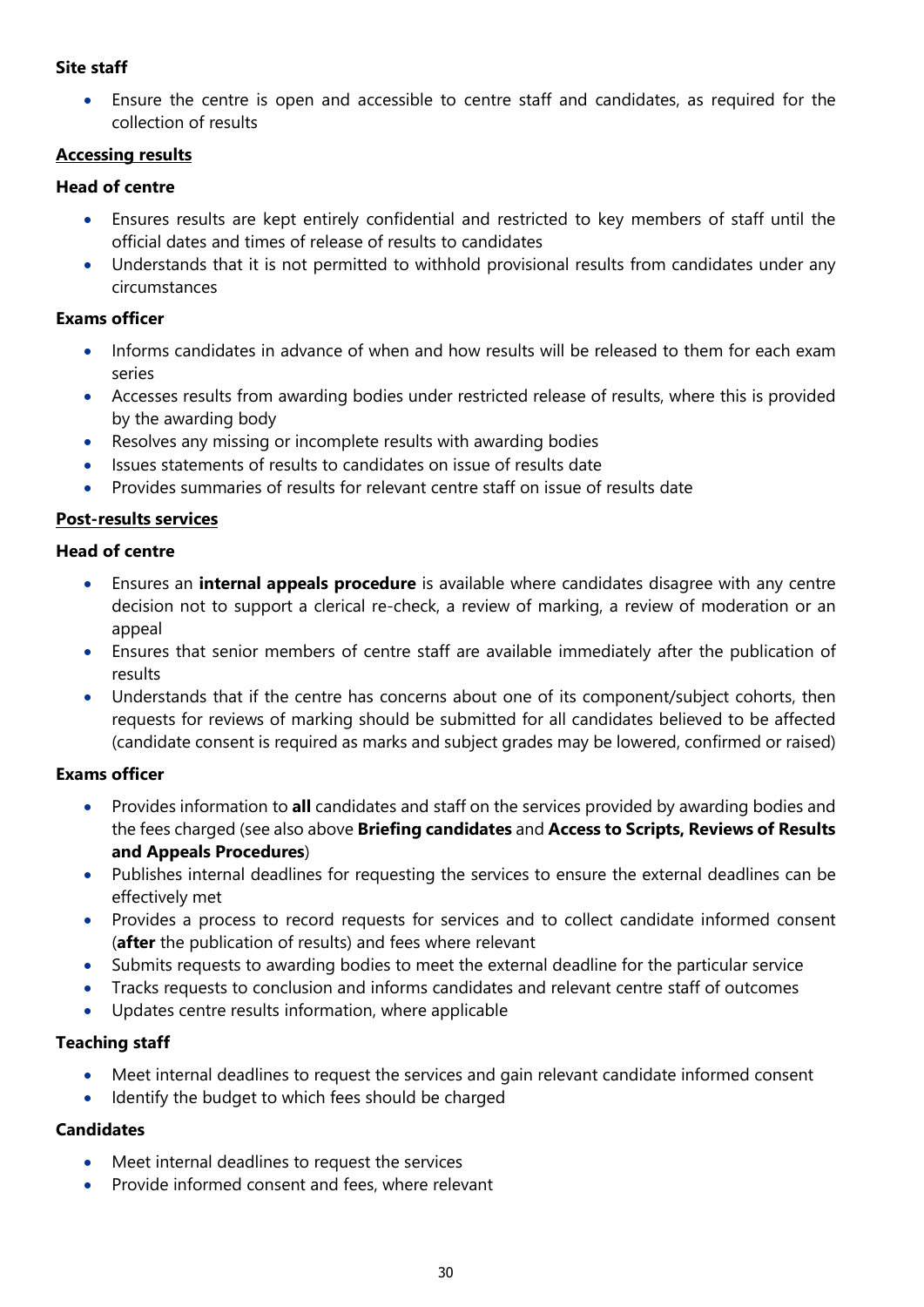# Analysis of results

#### Exams Officer

- Provides analysis of results to appropriate centre staff
- Provides results information to external organisations where required
- Undertakes the secondary school and college (key stage 4/16-18) performance tables June and September checking exercise (where applicable)

#### **Certificates**

Certificates are provided to centres by awarding bodies after results have been confirmed.

#### Certificate Issue Procedure and Retention Policy

Certificates are checked in by the EO as they arrive. Certificates for students that remain in school are collected and signed for via reception and students that have left are sent by registered mail to the candidates. Details of despatch are kept on file.

Any certificate that is returned is kept for 1 year in the exams office. The EO tries to contact the recipient by email or phone and redirects it if possible.

If not the certificates are sent back to the Awarding Body.

#### **Candidates**

 May arrange for certificates to be collected on their behalf by providing the EO with written or email permission/authorisation; authorised persons must provide ID evidence on collection of certificates

#### Exams review: roles and responsibilities

#### Exams officer

- Provides SLT with an overview of the exam year, highlighting what went well and what could be developed/improved in terms of exams management and administrative processes within the stages of the exam cycle
- Collects and evaluates feedback from staff, candidates and invigilators to inform an exams review

#### Senior leaders

Work with the EO to produce a plan to action any required improvements identified in the review

#### Retention of records: roles and responsibilities

#### Exams officer

- Keeps records as required by JCQ and awarding bodies for the required period
- Keeps records as required by the centre's records management policy
- Provides an exams archiving policy that identifies information held, retention period and method of disposal

#### Exams Archiving Policy

The Archiving Policy can be found in the Exam Drive/Exam Policies 2021-22.

Returned coursework is offered to teachers after the appeal date. If not required it will be confidentially destroyed after one year.